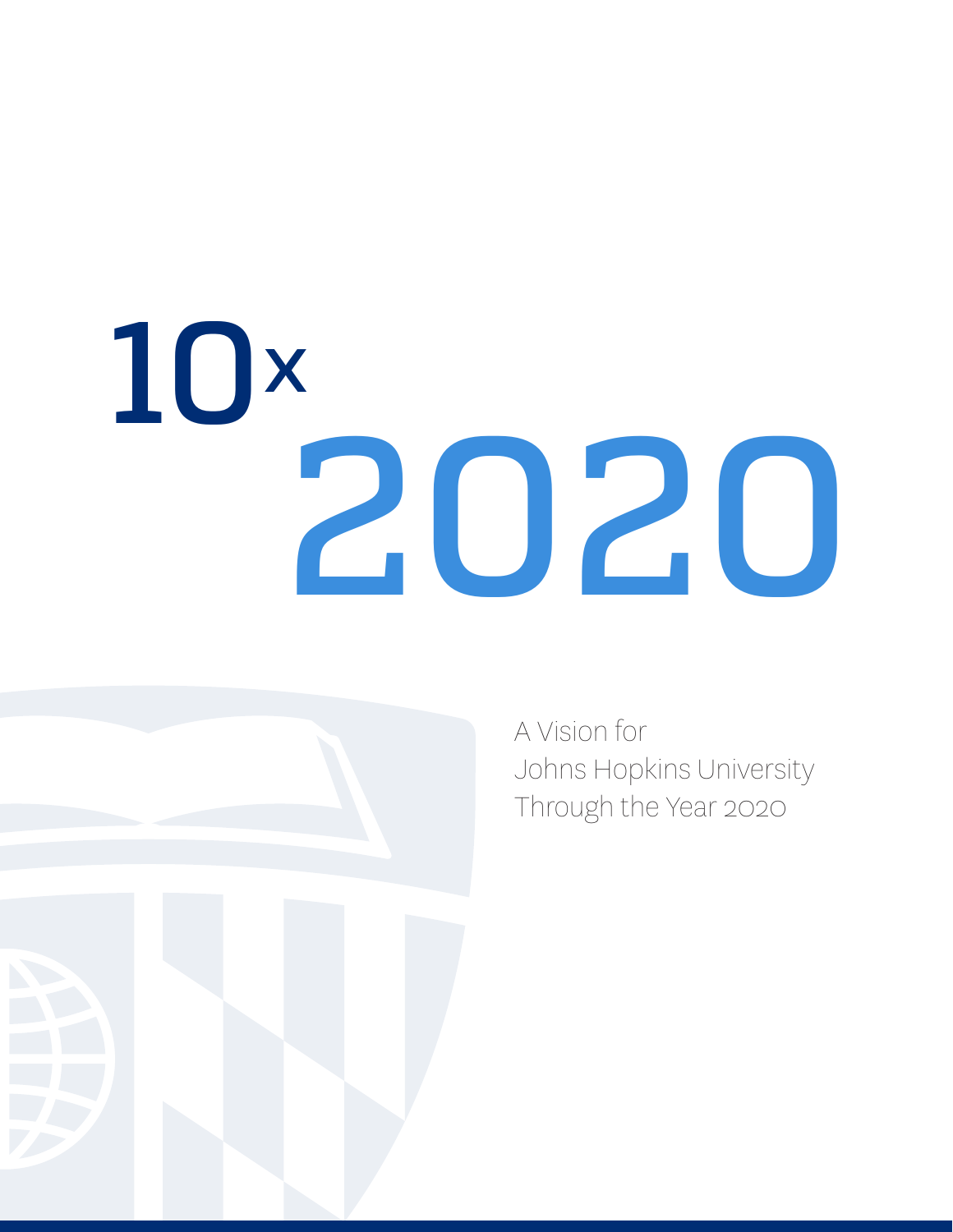### **We are Johns Hopkins**

Johns Hopkins is an extraordinary institution.

#### We are a university of firsts.

We were America's first research university, a model emulated throughout the United States, and, more recently, around the world.

Ours is the university that gave birth to modern medical education, with its synthesis of research, education and patient care.

We founded the first research-based school of public health.

We were a pioneer in the serious investigation of the humanities and social sciences, from the conception of the first modern classics department to Arthur Lovejoy's founding of the history of ideas to our elite writing seminars, among the first such programs in the country.

We are home to the oldest music conservatory in the United States.

We forged groundbreaking interdisciplinary programs in areas such as biomedical engineering, the brain sciences, cell engineering and bioethics.

We have been at the fore in bringing a systems perspective to grand challenges in areas such as health care, infrastructure, energy and the cosmos.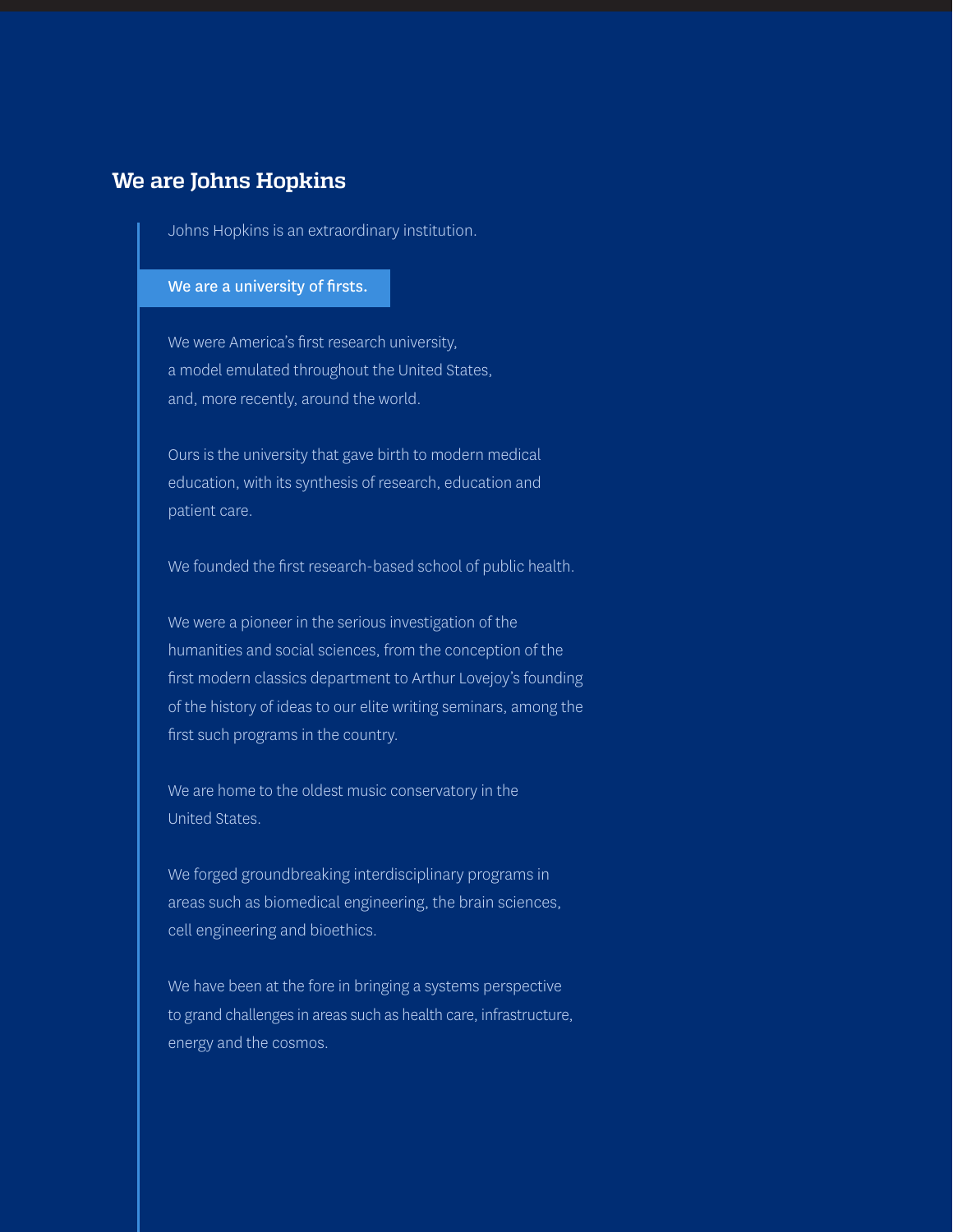The restless spirit that is the hallmark of Johns Hopkins is reflected in the distinctions that have been earned by its faculty and graduates.

Our current faculty alone includes four winners of the Nobel Prize, six winners of the Lasker Medical Research Award, six winners of MacArthur "Genius" winners, two recipients of the Presidential Medal of Freedom, 31 members of the National Academy of Engineering and the National Academy of Sciences, 47 fellows of the American Academy of Arts and Sciences, and 57 members of the Institute of Medicine. Our faculty have received Kennedy Center Honors, won the inaugural Breakthrough Prize in the Life Sciences, and been recognized as the National Physician of the Year. For more than three straight decades, our faculty has ranked first in the nation in the merit-based competition for federal research grants. After leaving Hopkins, our graduates have received 15 Nobel Prizes, 32 Lasker Awards, six Pulitzer Prizes, multiple Grammy and Oscar Awards, and countless other honors.

And yet the true measure of our institution is shown by the breadth and depth of the intellectual achievements that have commanded these various forms of recognition. Hopkins faculty measured the age, shape and composition of the universe. They led path-breaking developments in pediatric cardiology, cardiopulmonary resuscitation and renal dialysis. They authenticated the Dead Sea Scrolls, established the philosophical movement of pragmatism, and conducted the first large scale study of inequality in American schools. They created the first fully integrated prosthetic arm, designed the proximity fuse that helped to defeat the Axis powers in World War II, and developed the system of water purification through chlorination adopted by every major municipal water supply system across the United States.

So too, our alumni are among the most inspired global leaders, taking important roles in industry and finance, education and engineering, government and foreign service, music and the arts, literature and journalism, the health sciences and medicine. They are extensions of the values of the university and carry its mission into the world. Our graduates have gone on to become the president and chief executive officer of IBM, performed the first successful artificial heart transplant, and developed the Apgar score that assesses the health of newborns. They have founded the International Campaign to Ban Landmines, served as the first Chief Technology Officer of the United States, and become the mayor of New York and one of the most successful entrepreneurs and impactful philanthropists in U.S. history. They have inspired the modern environmental movement, earned recognition as the most quoted living person in *The Penguin Dictionary of Modern Humorous Quotations*, and been elected President of the United States.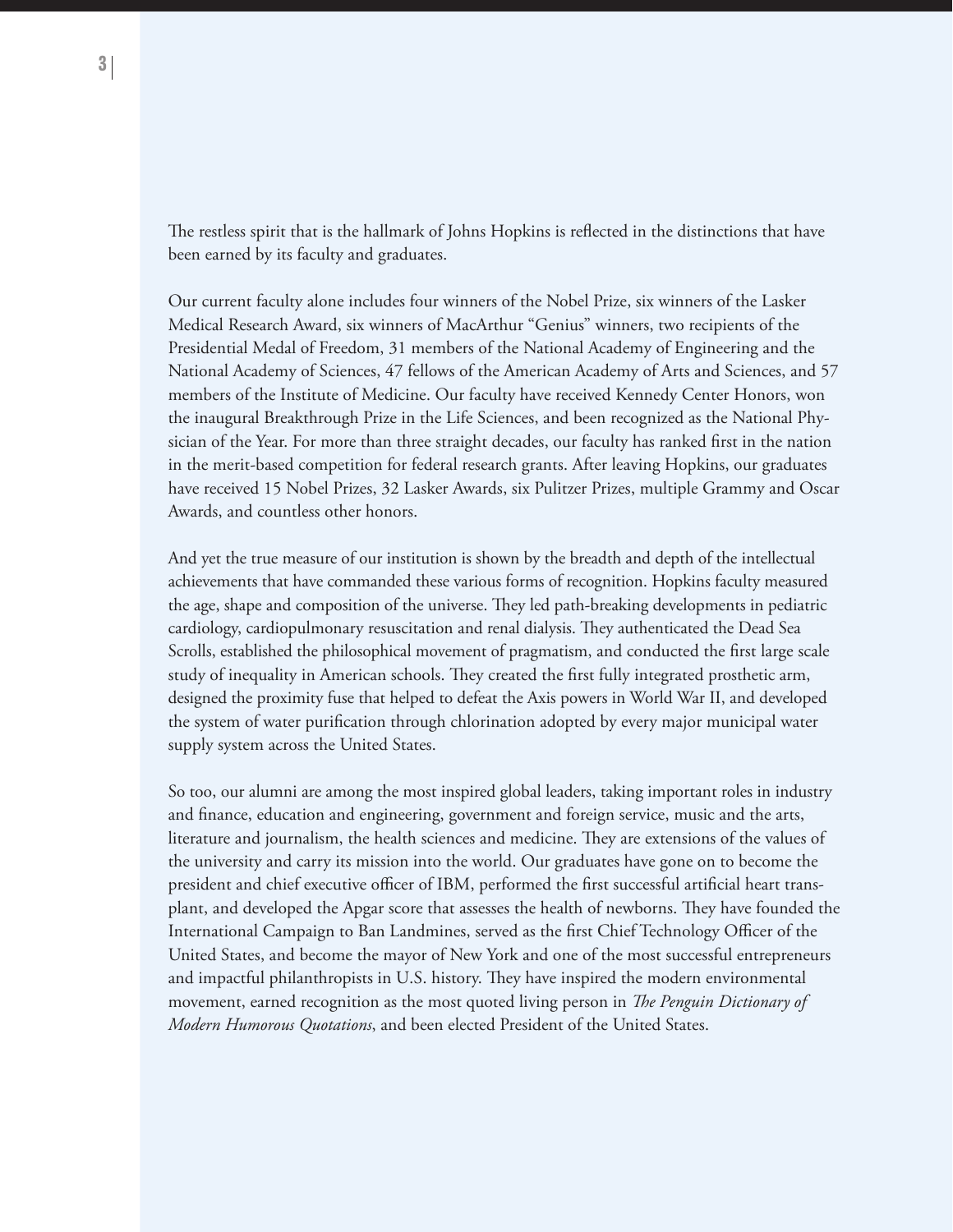Our excellence is also exemplified by the humanist ethos of Hopkins, the ways in which we are deeply engaged in improving the human condition. No academic institution has demonstrated more of a commitment to the developing world, or played more of a role in seeking to remedy the impact of the gaping disparities in wealth, health and education around the globe. From our efforts to combat the spread of HIV in Uganda, to our work demonstrating the power of Vitamin A to prevent child blindness and mortality in developing nations, to our discovery of the effects of zinc in treating and preventing millions of childhood deaths from intestinal disease, to our initiatives delivering cost-effective medical device prototypes and transforming the provision of electricity services throughout Asia and Africa, we have marshaled energetic responses to narrow this divide.

Ours is a proud legacy. We are a fearless society of scholars engaged in the uncompromising pursuit of truth. We explore fundamental questions of meaning, pursue creative achievement, advance research basic and applied, joined together in common service to the world of knowledge and the betterment of humanity. We translate bracing discoveries into practices that can transform the world. These traditions reflect, more than anything, a culture that gives pride of place to freedom of thought, to collegiality and discovery, and to the relentless pursuit of excellence. In his inaugural address, our first President Daniel Coit Gilman made a passionate case for these values, calling on members of the Hopkins community to strive for the "encouragement of research and the advancement of individual scholars, who by their excellence will advance the sciences they pursue, and the society where they dwell." Across the decades, our community has honored and reaffirmed these principles.

But as much as our culture has been shaped by a deep commitment to the values of exploration and intellectual freedom, it has been equally defined by the notion of "selective excellence," the belief that no university is capable of achieving excellence in every field of intellectual endeavor, and that schools must make choices as to which areas to prioritize and disciplines and programs to mount. Such strategic thinking is essential for any institution but particularly important for ours: Although our university has been blessed over the years by truly extraordinary acts of philanthropy, our endowment is considerably smaller than many of our institutional peers. An endowment provides a university with financial stability in uncertain times and the capacity to invest in strategic priorities into the future. And yet, Johns Hopkins ranks below more than 90 other private four-year research universities and liberal arts colleges in the United States in the size of its endowment per student.

Despite these daunting resource constraints, the university has not merely survived but excelled.

Johns Hopkins is a resilient, mission-driven place that refuses to wait for the ideal conditions, but instead seizes upon all opportunity for brave innovation. This is a core feature of our institutional DNA.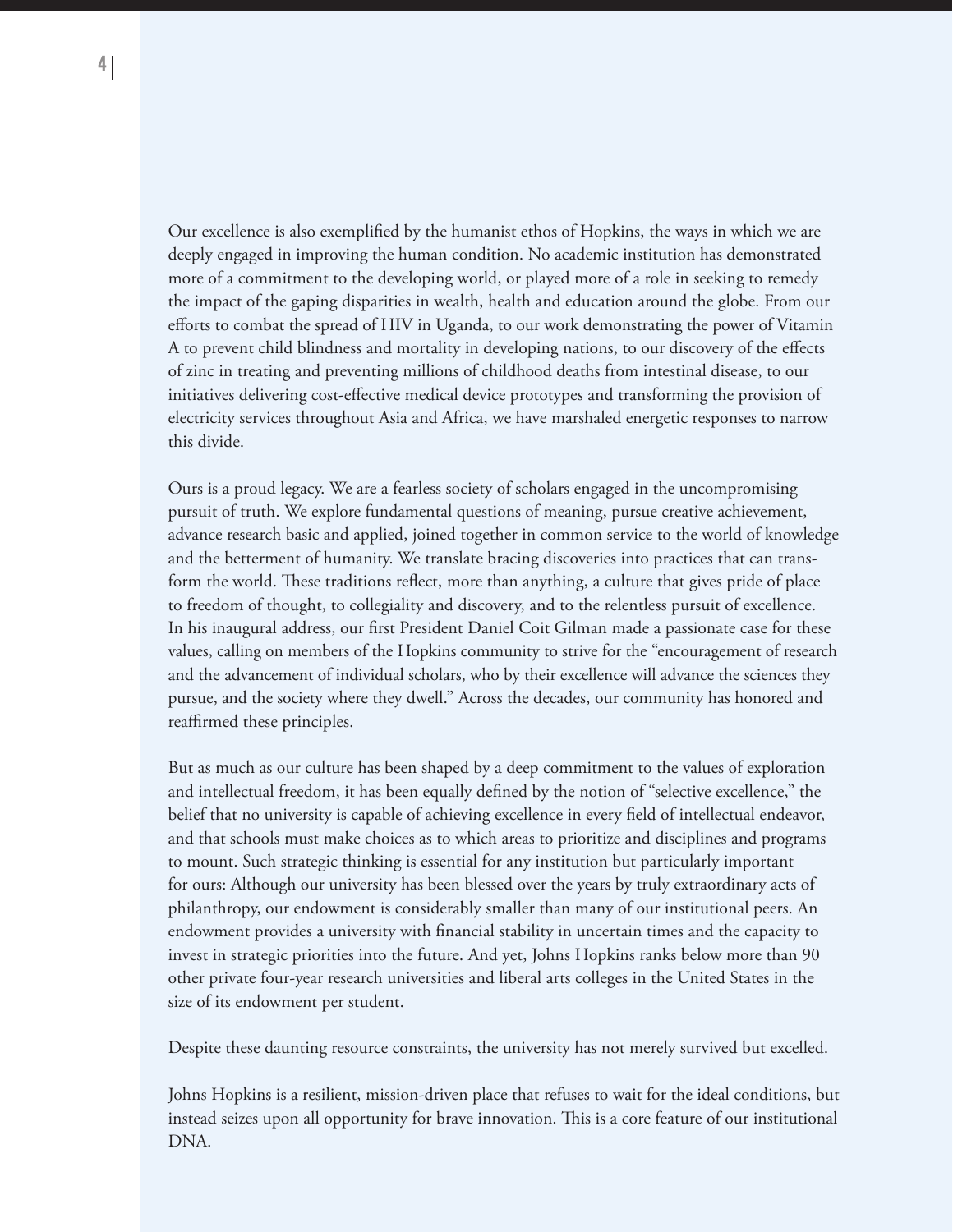We need to build on our exceptional foundation to preserve and strengthen our great enterprise . . . for our students, for our faculty and staff, and for those we serve around the world.

### **Our Challenges**

A number of serious challenges approach higher education in the coming years. None is unique to Johns Hopkins, but each could carry profound consequences for the future of our institution.

- *The imperative of collaboration*. We no longer, if we ever did, live in a world where solutions to our most compelling challenges can be achieved entirely within one academic discipline, or even one division. Great universities will never lose the discipline of the disciplines. And yet the urgent questions of the day – healthcare delivery, global climate change, the future of our urban centers and economic destabilization, to name only a few – are not confined to intellectual silos, and neither will be the solutions we devise. What is more, the search for knowledge will often require a commitment of expertise and resources so great that a collaboration that spans institutions may be the only option. These trends only will be reinforced by the growing insistence on interdisciplinary cooperation expressed by external funders.
- *The transformative capacity of technology*. Over six million college students in the United States now take at least one class online each semester, and the rate of growth for online education far exceeds that for more traditional higher education courses. Technology provides universities an unparalleled opportunity to spread knowledge and ideas to students and populations around the world. At the same time, new technologies offer the capability to enrich the traditional residential experience, reimagine pedagogy, expand research collaborations, drive institutional sustainability and forge ever stronger connections between alumni and the university. In these ways and more, technology holds the potential to transform radically the educational experience and recast the reach and mission of the modern university.
- Preserving access to a college education. Our nation is facing declines in household wealth and widening disparities in income while the cost of a university education only continues to rise. College tuition and fees have risen more than 400 percent over the last three decades, and student loan debt across the country recently exceeded \$1 trillion. The median list price to attend a single year of a four year private university is now roughly the same as the amount of income that a median household in the United States earns in a single year. Our university has made inroads in recent years in reducing the average net cost of attendance for Homewood undergraduate students on financial aid, but the surging cost of higher education raises important questions about how universities will continue to provide access to the best and brightest students irrespective of their family's financial state.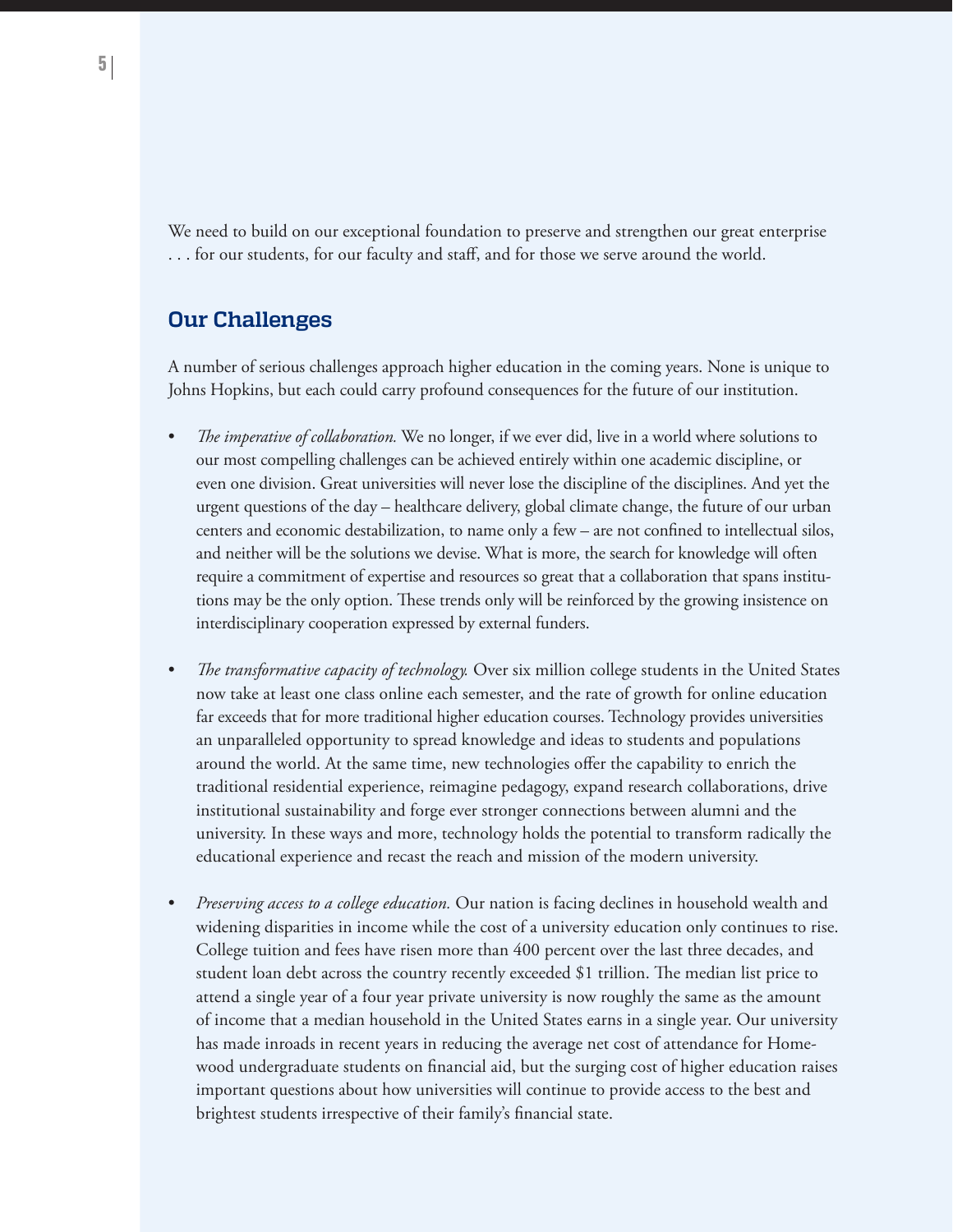- *Meeting student expectations in an ever-changing world.* Students are arriving at universities with heightened expectations for their educational experience. Coming of age at a time when a keystroke can instantly connect them to the world, our students are demanding a university education that extends well beyond the campus walls, one that offers a greater understanding of the communities of which they are part and that marries a rigorous academic experience with rich opportunities for learning through real world application. And in an era defined by the creation and sharing of information in a knowledge-based society, our students more than ever recognize the need for building and honing their capacity for integrative thinking and creativity, for critical judgment and reasoning skills, and for effective, persuasive communication.
- *The globalization of higher education*. Unprecedented economic expansion in the developing world is fueling a global market for higher education. This trend is a double-edged sword. There has been massive growth in the demand for tertiary education, with the percentage of students in higher education more than doubling in India and tripling in China in the last decade alone. Increasingly, these students are committed to securing an education of the highest international quality, opening the door for U.S. universities to become truly global universities, beacons of knowledge to the world. At the same time, countries such as China, Singapore and Saudi Arabia recognize the foundational importance of the research university in realizing a host of developmental goals, and are investing heavily in national universities of their own that are aimed at challenging America's dominance in higher education.
- A decline in government investment in research and clinical funding. Despite the many compelling reasons for public support for the research enterprise, fiscal pressures are jeopardizing these investments. In the last decade, the purchasing power of National Institutes of Health grant funding has declined roughly 20 percent. The federal budget sequestration and related fiscal pressures threaten billions of dollars in federal research funding. And over 40 states have cut their support on a per student basis for public research universities over the past decade, many by 30 percent or more. This retrenchment is occurring at a moment when academic medical centers can expect to see reductions in reimbursements for patient care from federal, state and private payers. The potential consequences of these trends for the academic mission are grave: declines in research, delays in career development, a decrease in students and research faculty, and ultimately, fewer discoveries to advance knowledge and heal the world.
- *Wrenching needs at home and abroad.* Universities cannot be islands of privilege in a sea of pressing needs. Many American cities are working to emerge from post-industrial decline – none more so than Baltimore. The nation seeks to recover from the worst economic downturn since the Great Depression. The world faces heart-rending disparities in health, education, civil and political liberties. Colleges and universities hold the capacity to contribute so much for the betterment of the communities of which they are a part. There is a dawning recognition that our institutions of higher education must harness their collective intellectual and moral strengths to heed this call as never before.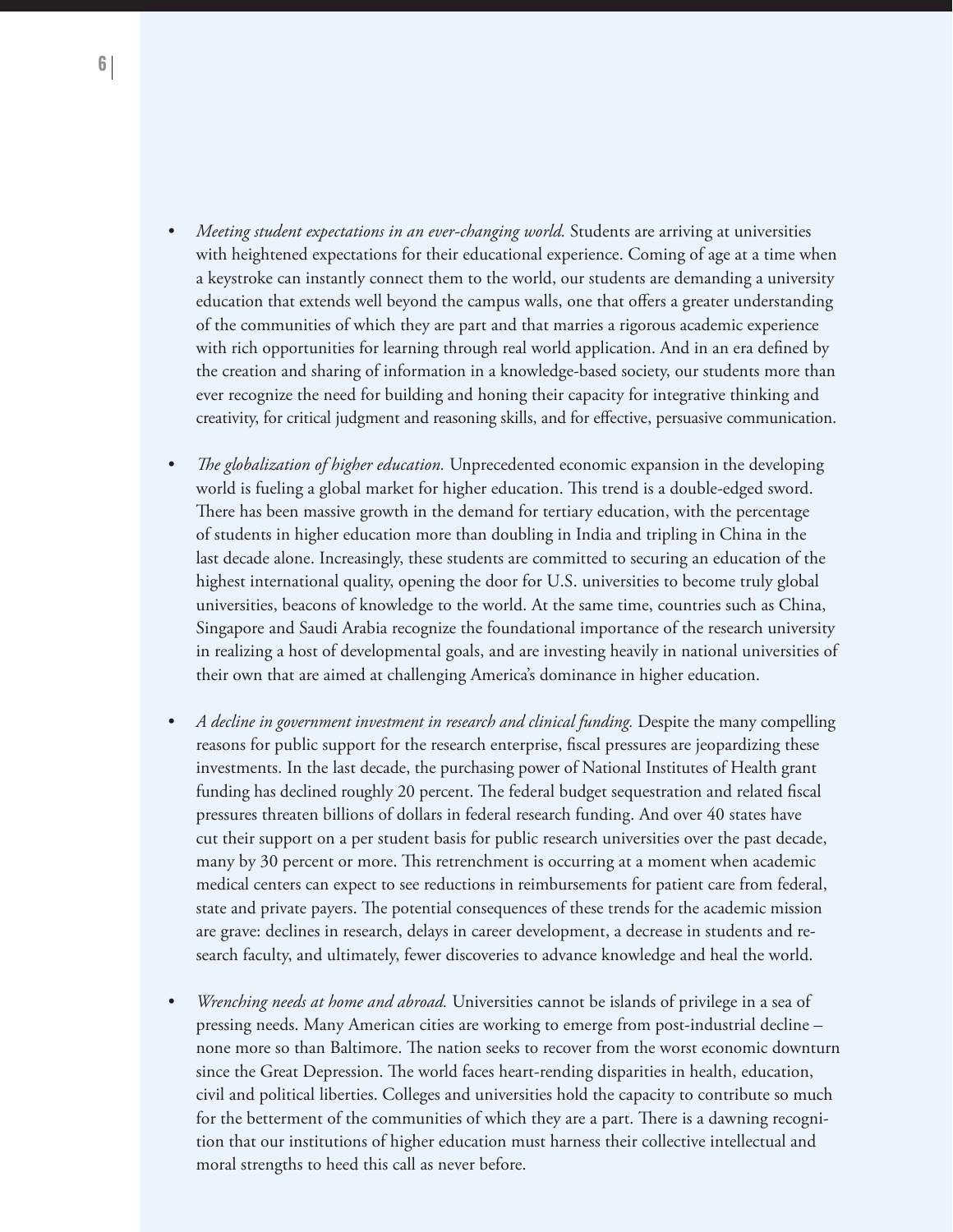#### **The Path Forward**

Few of the enumerated challenges are entirely new to Johns Hopkins.

Indeed, several have received close and searching inspection in reports and analyses developed over the years by university task forces, symposia, trustee reports, and external reviews of schools and divisions. Through these reports – most recently, the *Report of the Committee for the 21st Century* (1994), the *Report of the Commission on Undergraduate Education* (2003) and the *Framework for the Future* (2009) – our community has grappled with issues ranging from the challenges of interdisciplinary research and education in a highly decentralized environment, to the rejuvenation of undergraduate education, to the effort to expand access for students through a need-blind admissions process. In considering our response to the many challenges ahead, we are fortunate to be able to draw on a rich and thoughtful set of insights that have been developed through collegial debate and reflection.

Based on these reports and many conversations over the years with the university community, I have prepared these ten priorities for the university through the remainder of the decade.

The goals seek to chart a course for the university that meets the looming challenges and captures the boundless opportunities ahead, while building on our strengths and honoring our history and traditions. Then professor and director of radiology and eventual Hopkins president Bill Brody put it well in the *Report of the Committee for the 21st Century*: "The vision that we have for Johns Hopkins University in the 21st century is thus not so much that of a university whose mission has changed as it is that of a university whose traditional mission is realized in new ways." The ten goals are not watertight compartments, but are overlapping and complementary, interwoven threads that will help to shape the direction and the identity of our university, into the future.

The priorities are arrayed under the three over-arching themes articulated in my inaugural address: One University, Individual Excellence, and Commitment to Our Communities. In addition, there is now a fourth thematic heading: Institution Building. The inclusion of this theme reflects the importance of marshaling the required resources, policies and institutional arrangements to support the realization of our academic mission. One such undertaking that will sit at the heart of our institution building in the coming years, and serve the priorities in the Ten by Twenty, is the \$4.5 billion *Rising to the Challenge* campaign launched in May of this year, the largest fundraising effort in our history.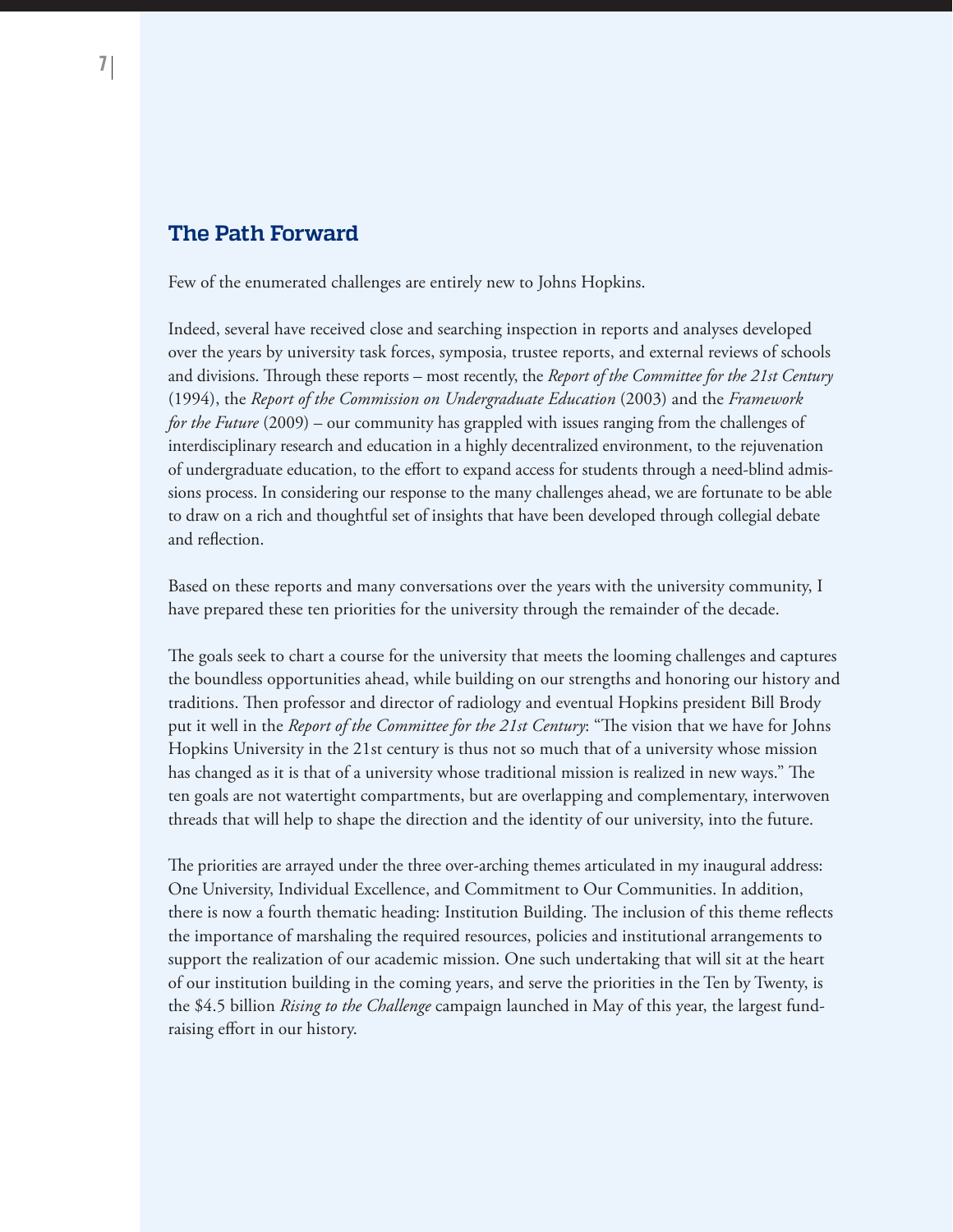The reader will see that among the touchstones of the Ten by Twenty are principles such as accountability, dialogue and transparency, and this document itself was forged with these principles in mind. These priorities took shape through conversations across our university, including more than thirty meetings over the last several months with over a thousand members of the university community. A broad range of faculty, students, staff, deans, trustees and alumni lent their ideas, their aspirations, their voice to this document. And our conversation is only beginning. Starting next year, an annual report will be provided to the Hopkins community on our progress and achievements as a university along each of these goals. The reports will be posted on the Ten by Twenty website, and set out qualitative and quantitative measures of our progress as well as benchmarks and targets where appropriate. I will hold myself accountable through these reports to the goals, to the trustees, and to each of you. There will also be opportunities on this site for members of the university community to participate in the creation of ideas and projects to advance each of these goals in the coming years.

#### **Our list of firsts is not yet complete.**

If there is one thing that marks Johns Hopkins it is our restless spirit in the pursuit of excellence, our unwillingness to coast. History shows that we are constitutionally incapable of resting on our laurels.

I look forward to working with you on all that lies ahead.

Round Daniels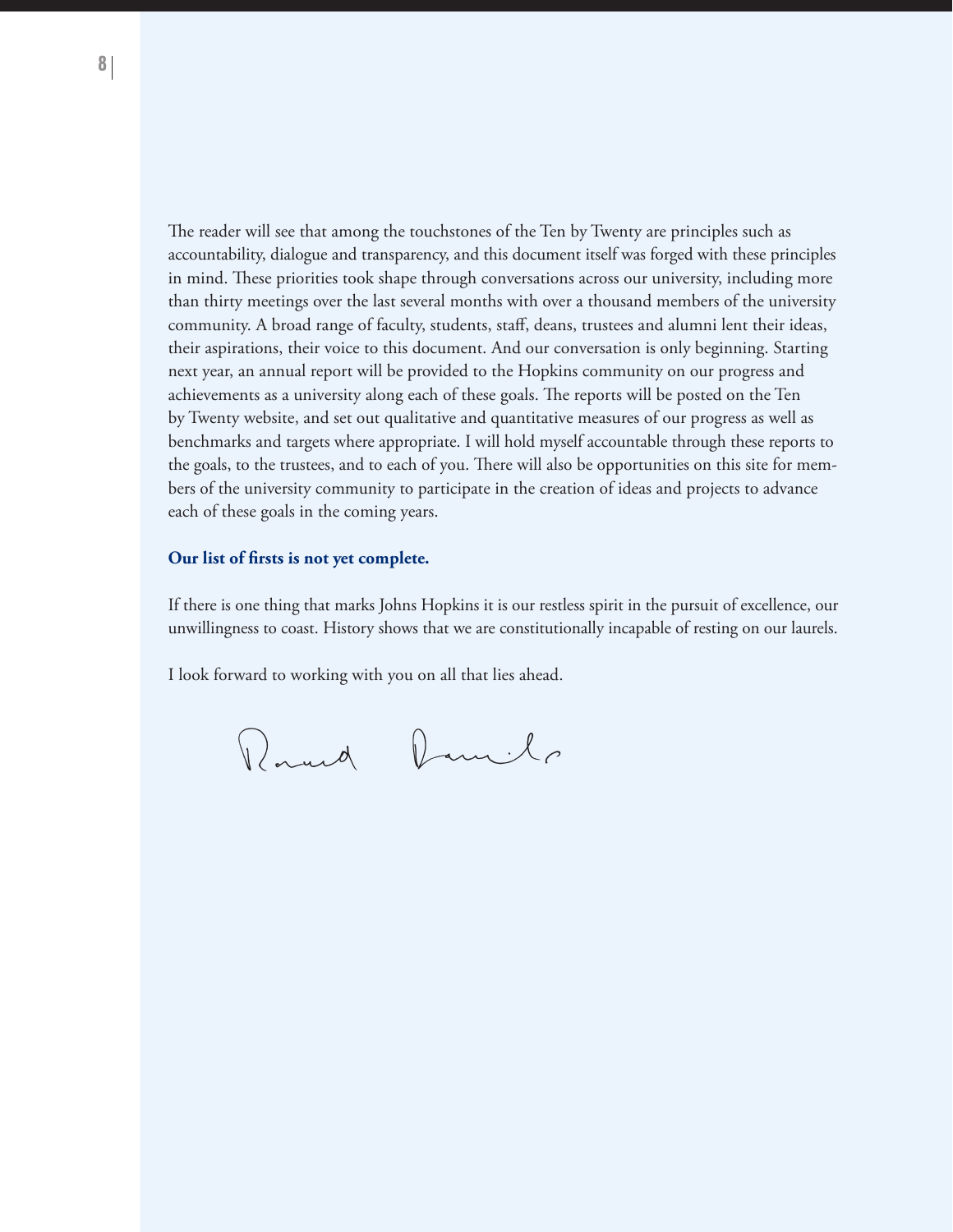# One University

- Selectively invest in those programs and activities that will advance significantly our core academic mission. 1.
- Strengthen our capacity for faculty-led interdisciplinary collaboration and launch a set of innovative cross-cutting initiatives that will contribute substantially to the world of ideas and action. 2.
- Enhance the impact of Johns Hopkins Medicine, the Bloomberg School of Public Health and the School of Nursing, as the world's preeminent academic health sciences enterprise by deepening collaboration among these entities and with disciplines in other parts of the university and across the globe. 3.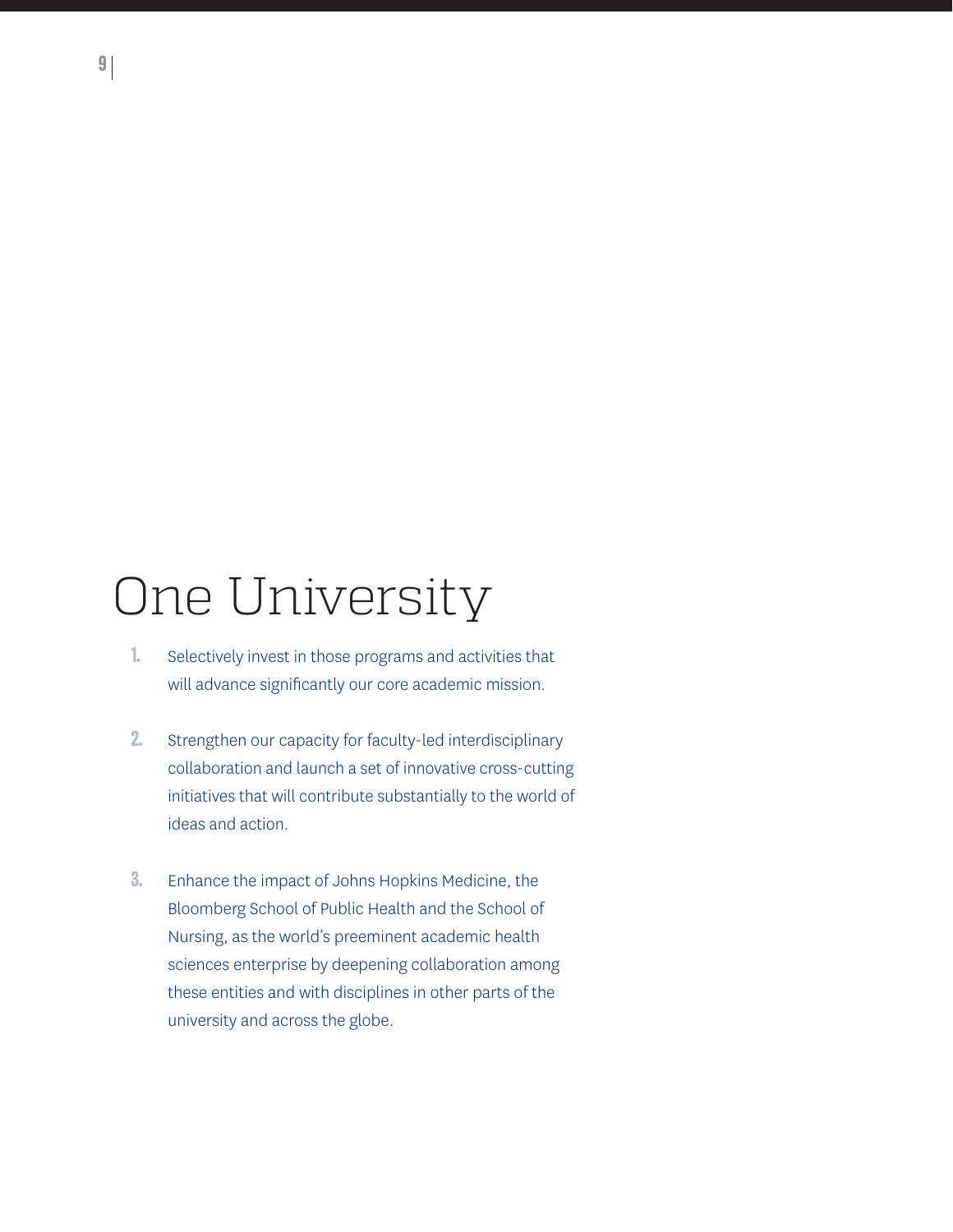Selectively invest in those programs and activities that will advance significantly our core academic mission.

We are one of the leading research and educational institutions in the world, with elite programs in medicine and music, nursing and international affairs, biomedical engineering and public health, writing seminars and bioethics, and astrophysics and cosmology, to name a few. Our tradition of excellence can be traced to the founding of the university, when luminaries such as Basil Gildersleeve in classics, James Sylvester in mathematics, Ira Remsen in chemistry, Henry Rowland in physics and Henry Newell Martin in physiology taught the first generation of Johns Hopkins students, and surgeon William Halsted, pathologist William Henry Welch, internist William Osler and gynecologist Howard Atwood Kelly helped to found a world-class medical school and hospital. These scholars laid the groundwork for the manifold strengths of the university we know today. Our schools, divisions and programs are now the envy of the world.

Our areas of distinction were built on a concept of "selective excellence," an approach that connotes purposefulness, choice and discipline. We will need to remain true to these principles as our schools and divisions set our academic priorities in the coming years. To support the highest degree of rigor in our pursuit of these ideals, our decisions must be informed in the first instance by objective data and sound analysis. Over the last several years, we have taken several steps towards this goal. We have strengthened the quality of academic decision-making by developing systems to track the composition of our faculty, the profile and performance of our doctoral students and trends in our funded research. Our schools are now subject to external review, as is each of our school's departments on a periodic basis.

We will need to remain true to principles of purposefulness, choice and discipline as our schools and divisions set our academic priorities in the coming years.

The information we obtain from these analyses should then inform our academic priority setting within departments and schools. And the priorities that emerge from this process should determine budgetary and organizational decisions, not the reverse. Of course, by definition, a commitment

to selective excellence means that certain academic priorities will be advanced while others will be de-emphasized or not pursued at all. Predictably, there will be tension between protecting excellence in our existing programs and investing in the innovative programs of tomorrow.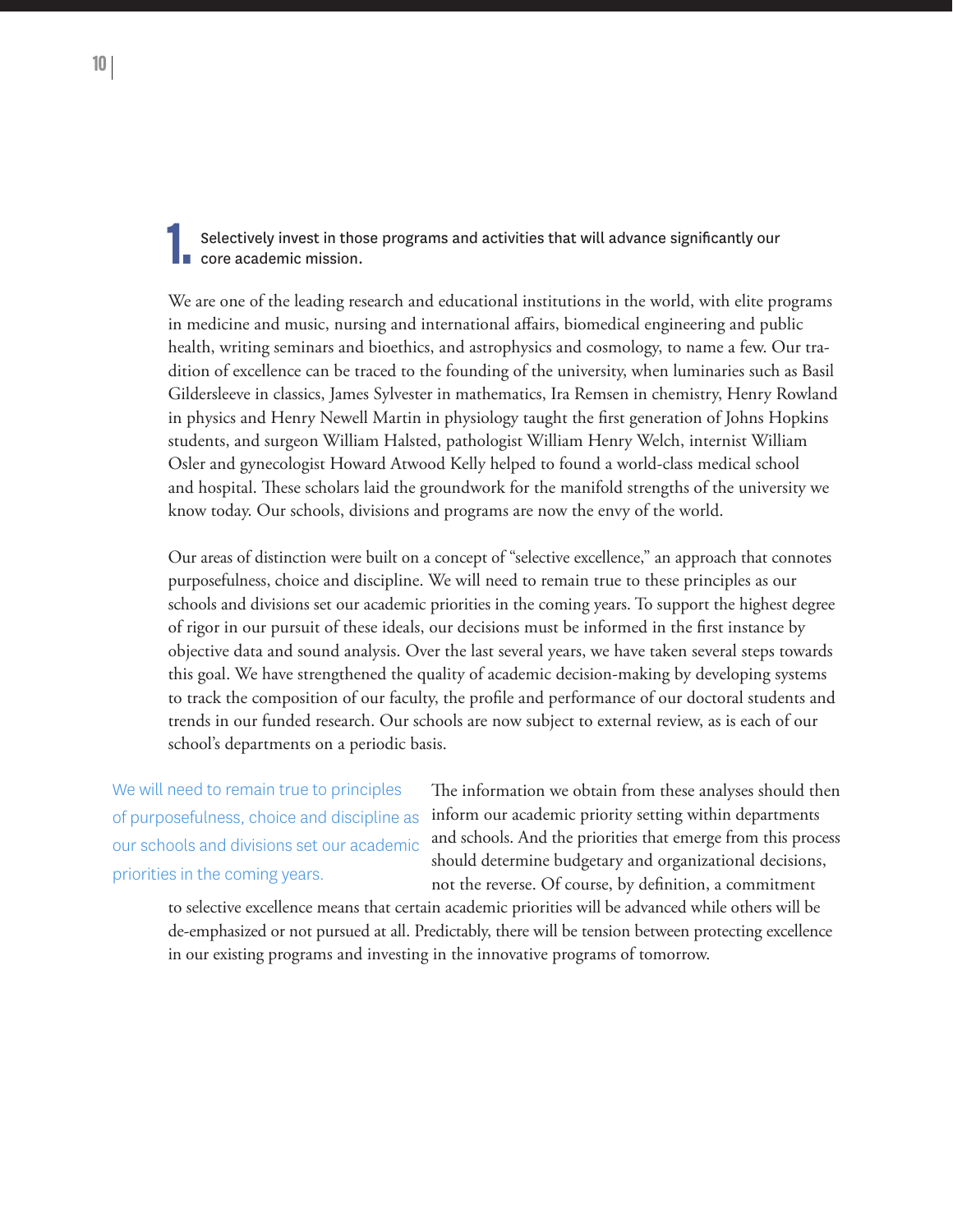These decisions are never easy, nor are they self-evident. Even so, we can draw guidance from certain core principles. Our lodestar at all times should be the values that rest at the heart of our enterprise: excellence, integrity, intellectual rigor, freedom of inquiry. Our mission must allow space for the many facets of the quest for knowledge, with fundamental research occurring alongside applied science, the search for meaning married to the search for solutions. And finally, we will ensure that our investments are aligned with our core academic mission if, in the best traditions of the academy, they emerge from discussions that are premised on transparent, participatory processes that allow for informed and respectful debate and deliberation. In so doing, we will honor our tradition of selective excellence and our remarkable multiplicity of strengths, while building an even stronger university that meets the challenges of the future.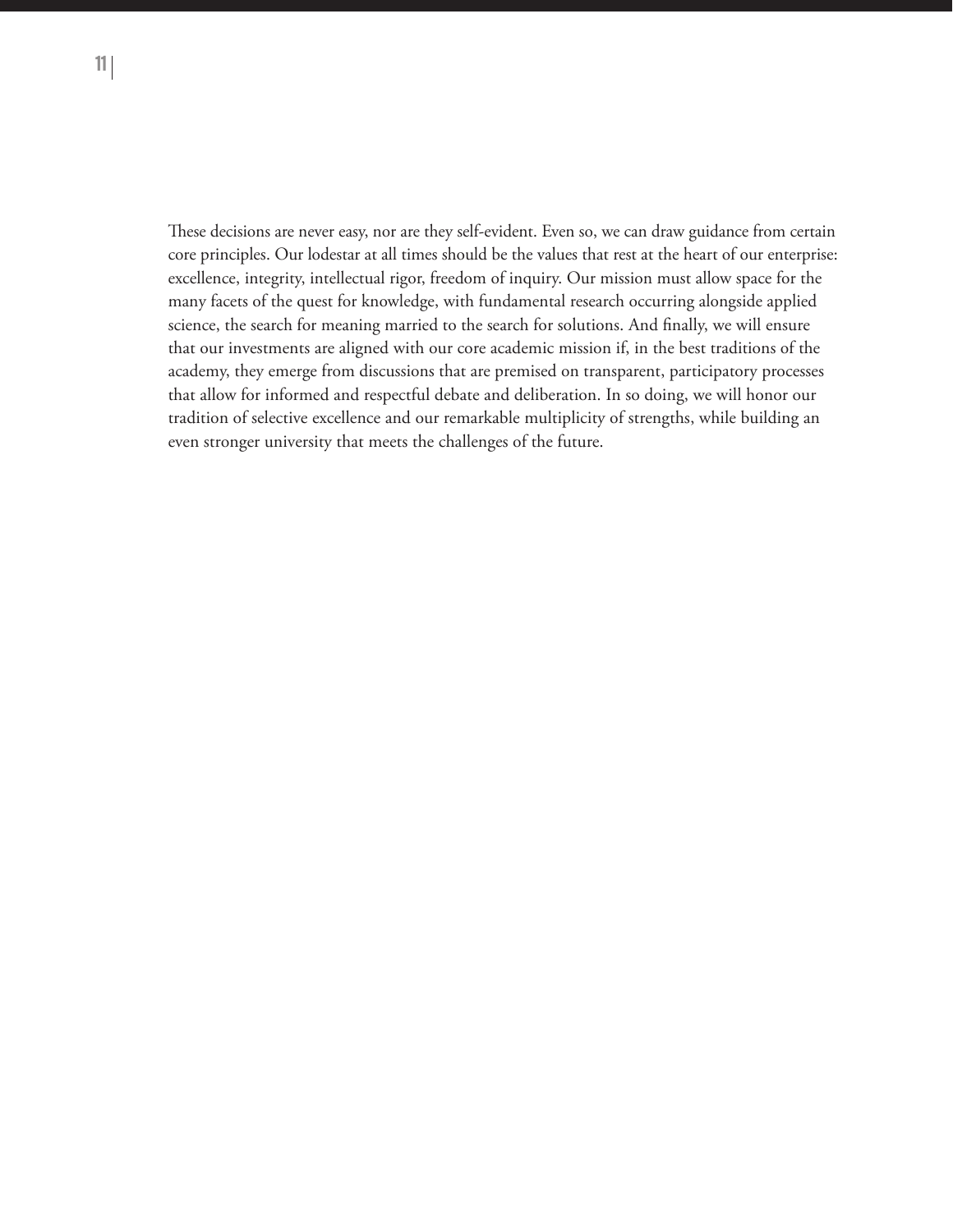### **2. Strengthen our capacity for faculty-led interdisciplinary collaboration and launch and set of innovative cross-cutting initiatives that will contribute substantially to the** world of ideas and action.

Johns Hopkins has long been home to profound acts of collaboration. We have championed the role of interdisciplinary cooperation as a means of solving the world's most complex problems and fundamental questions. From Gordon "Reds" Wolman's creation of the pioneering Department of Geography and Environmental Engineering, to contemporary initiatives such as our Berman Institute of Bioethics, the Institute for Cell Engineering and the Brain Science Institute, we have, time and again, achieved distinction through interdisciplinary collaboration. Many of our highly regarded graduate programs draw students and faculty from more than one school or department, while undergraduate interdisciplinary majors such as international studies, public health, biomedical engineering and neuroscience consistently stand among the most popular choices for our students.

However, it is also true that our organizational and budgetary arrangements can impair faculty and student success in mounting interdisciplinary ventures. Our structures too often inadvertently impede the enterprising impulses of our faculty, staff and students to connect. The report of the Framework for the Future underscored this point, observing that "different sources of support, attendant responsibilities and policies have created logistical barriers to collaboration" across the university. These hurdles are only compounded by the geographic dispersion of our university across multiple campuses. To be sure, robust collaboration must be built on strong and vibrant disciplines, which are marked by shared norms and methodologies and fuel rigorous inquiry. We will never lose the "discipline of the disciplines". And yet, if we are to honor our tradition of entrepreneurship, we need to ensure that those disciplines can be easily permeated, that it is as easy to work across the disciplines as it is within them.

Accordingly, we will systematically identify and redress the barriers that stand in the way of academic collaboration. The responsibility for creating such an institutional environment rests with the collective academic leadership of the schools and divisions. There is ample precedent for how to make collaboration work across Johns Hopkins, and our School of Education and Carey Business School will provide the capabilities and the platforms for a more diverse array of possible connections across the university than ever before. The university's relatively thin annual operating surplus places a premium on careful cash management to protect our liquidity and weather sudden downturns in funding. The task will be to imprint our record of collaboration in every corner of our policies and practices, from faculty appointments to tenure and promotions processes, from joint degrees to doctoral education, from research costs to teaching and laboratory spaces, from schedules and the academic calendar to the harnessing of technology to bridge our campuses and create connections among scholars that might otherwise never have formed.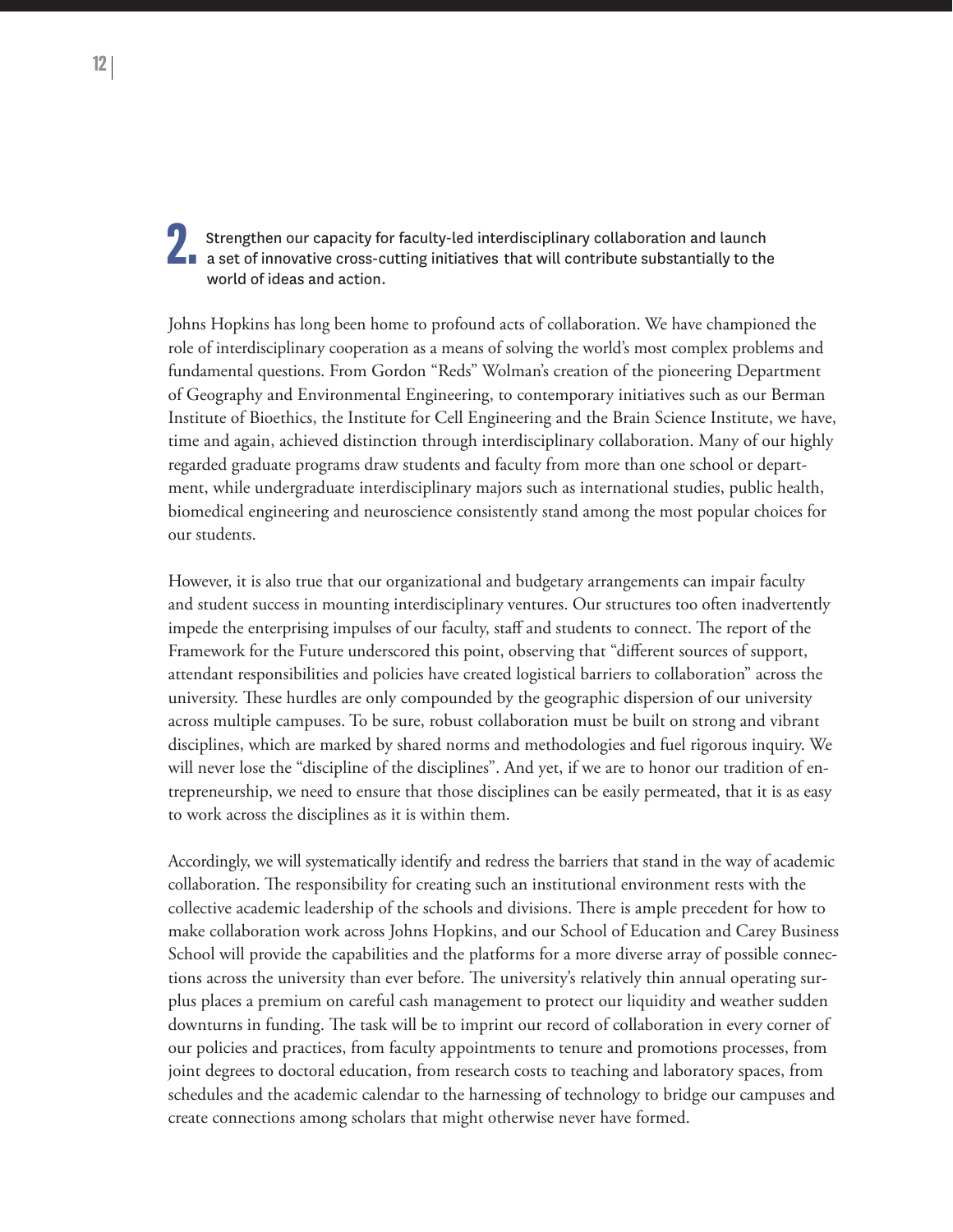We will also invest strategically in new and existing collaborative ventures. We are involved in one such enterprise that has the potential to transform powerfully the scope for, and support of, multi-disciplinary enterprise in our university. Over the last several years, deans, directors and faculty thought-leaders have identified multi-disciplinary projects that they believe will benefit from investment, in areas as diverse as individualized health, the

If we are to honor our tradition of innovation and entrepreneurship, we need to ensure that it is as easy to work across the disciplines as it is within them.

science of learning, big data, the fate of our urban centers, the challenges of water scarcity, space and cosmology, and global health. At the core of these endeavors will be a cadre of jointly appointed faculty who can act as human bridges between and among the disciplines. Mayor Michael Bloomberg has already made a stirring investment in this vision with his gift of \$250 million to endow fifty professorships that will anchor cross-disciplinary work across the university. All said, in the *Rising to the Challenge* comprehensive campaign, nearly a a quarter of the funds raised will be directed to collaborative initiatives that will knit together the university's disciplines and divisions and build from the core academic objectives of our schools.

Through commitments such as these, we will come together as a university as never before, advancing the visionary work of our scholars, heeding the extraordinary possibilities at the crossroads of ideas, and cementing our status as one of the world's leading interdisciplinary universities.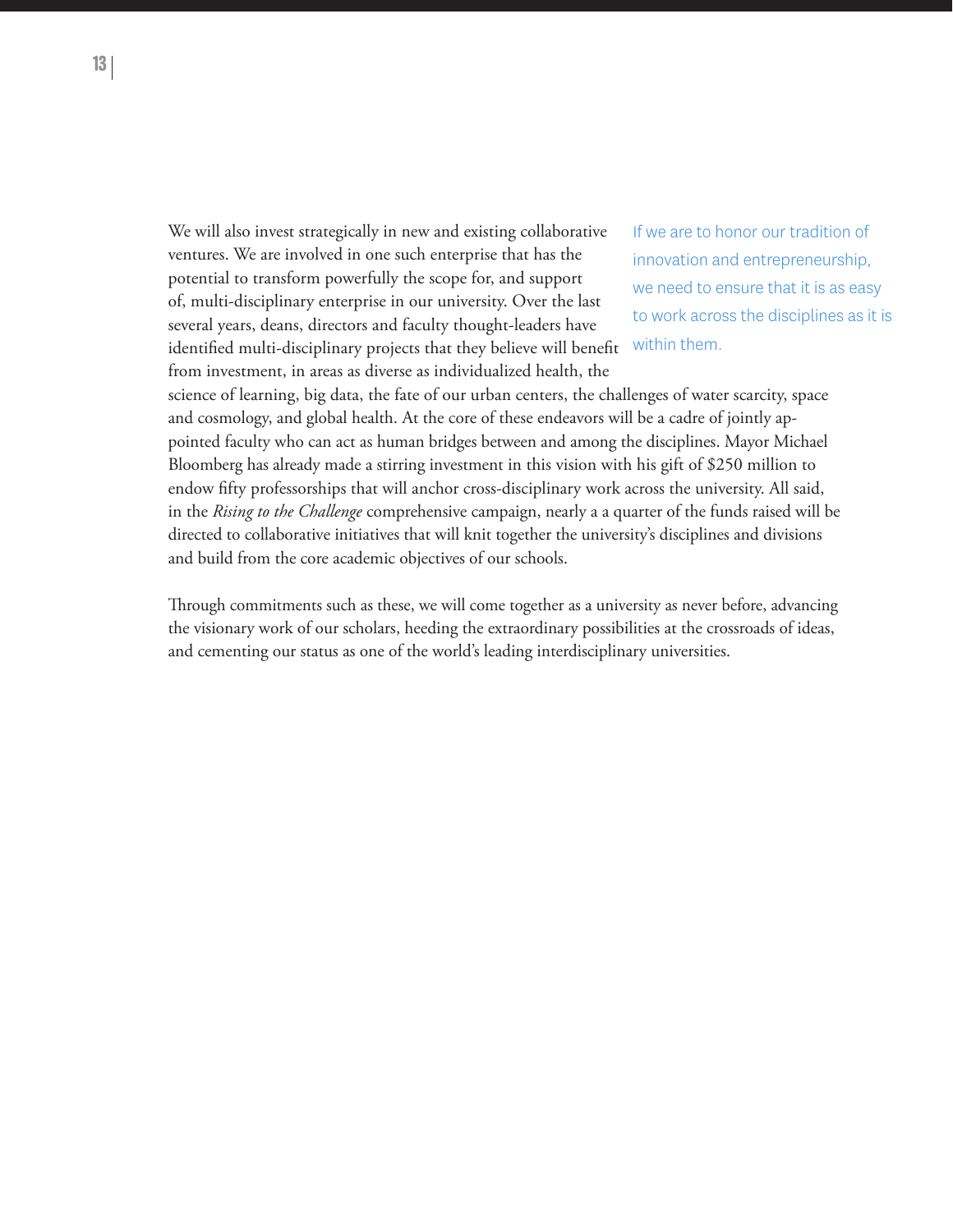### 3. Enhance the impact of Johns Hopkins Medicine, the Bloomberg School of Public Health and the School of Nursing, as the world's preeminent academic health sciences enterprise by deepening collaboration among these entities and with disciplines in other parts of the university and across the globe.

Johns Hopkins Medicine, the Bloomberg School of Public Health and the School of Nursing together comprise nothing less than the preeminent academic health science enterprise in the world, the home to groundbreaking innovations that have advanced human knowledge and healed millions, birthed the model for medical and public health and nursing education we know today, and yielded dramatic and far-reaching improvements to patient care. Our East Baltimore campus is one of the few in the world where elite schools of nursing, medicine and public health are adjacent to one another and within steps of a premier hospital and where faculty collaboration within and among schools is a widely recognized element of the culture. Without doubt, one of our priorities in the coming years will be to fortify and strengthen these commanding institutions so they continue to stand as models for education, research and clinical care to the nation and the world.

Nearly twenty years ago, the *Report of the Committee for the 21st Century* observed that the entities in East Baltimore possessed "overlapping and sometimes competing roles and functions" and called for a greater integration of programs across that campus. One important step towards this goal was the creation of the virtual entity of Johns Hopkins Health System in 1997 to enable the Johns Hopkins Health System and the School of Medicine to work together more easily under a single leadership team. Uniting our expertise in research, patient care, and education, we created an integrated academic medical center that led to the biggest hospital expansion of its kind in United States history, and we launched a comprehensive revision of our medical school curriculum for the 21st century called Genes to Society. These efforts were complemented and enriched by connections to the Bloomberg School of Public Health and the School of Nursing, each of which is recognized as the leading school in the nation in their field.

The terrain of medicine and health care continues to shift. The move away from fee-for- service to population health models and the need to address fundamental questions of cost and access to health care will demand an emphasis on collaboration as never before. Our deans and senior leaders in East Baltimore are building ever stronger linkages to each other's divisions. The deans of the three schools now serve on each other's advisory boards, the schools work closely together on specialized research, educational and clinical projects, and the Whiting School of Engineering, the Krieger School of Arts and Sciences, the School of Education, the Carey Business School, the Applied Physics Laboratory and the Berman Institute for Bioethics are increasingly integrated into these activities as well.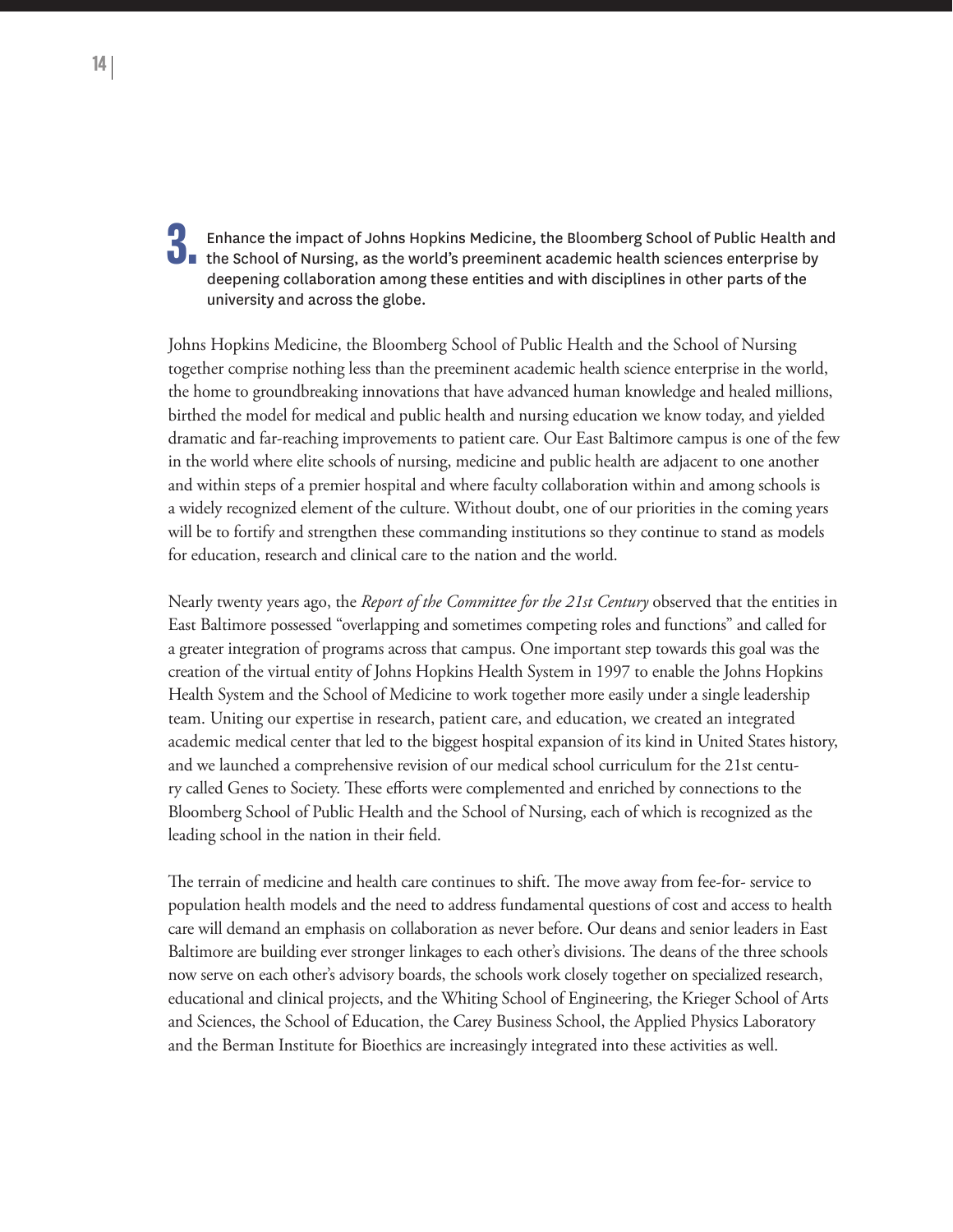Through the remainder of the decade, we will continue to place a premium on collaborative discovery, in areas such as genomics, pathobiology, clinical research methods, patient safety, patient self-management of chronic illness, individualized health and ethics. We will forge even deeper ties among the three schools in research support, facility development, inter-professional education, innovative clinical program delivery, and faculty recruitment to advance the mission of an integrated academic health center. Finally, we will continue to explore partnerships with other entities across the nation and the world when doing so would advance our core academic, research and clinical priorities.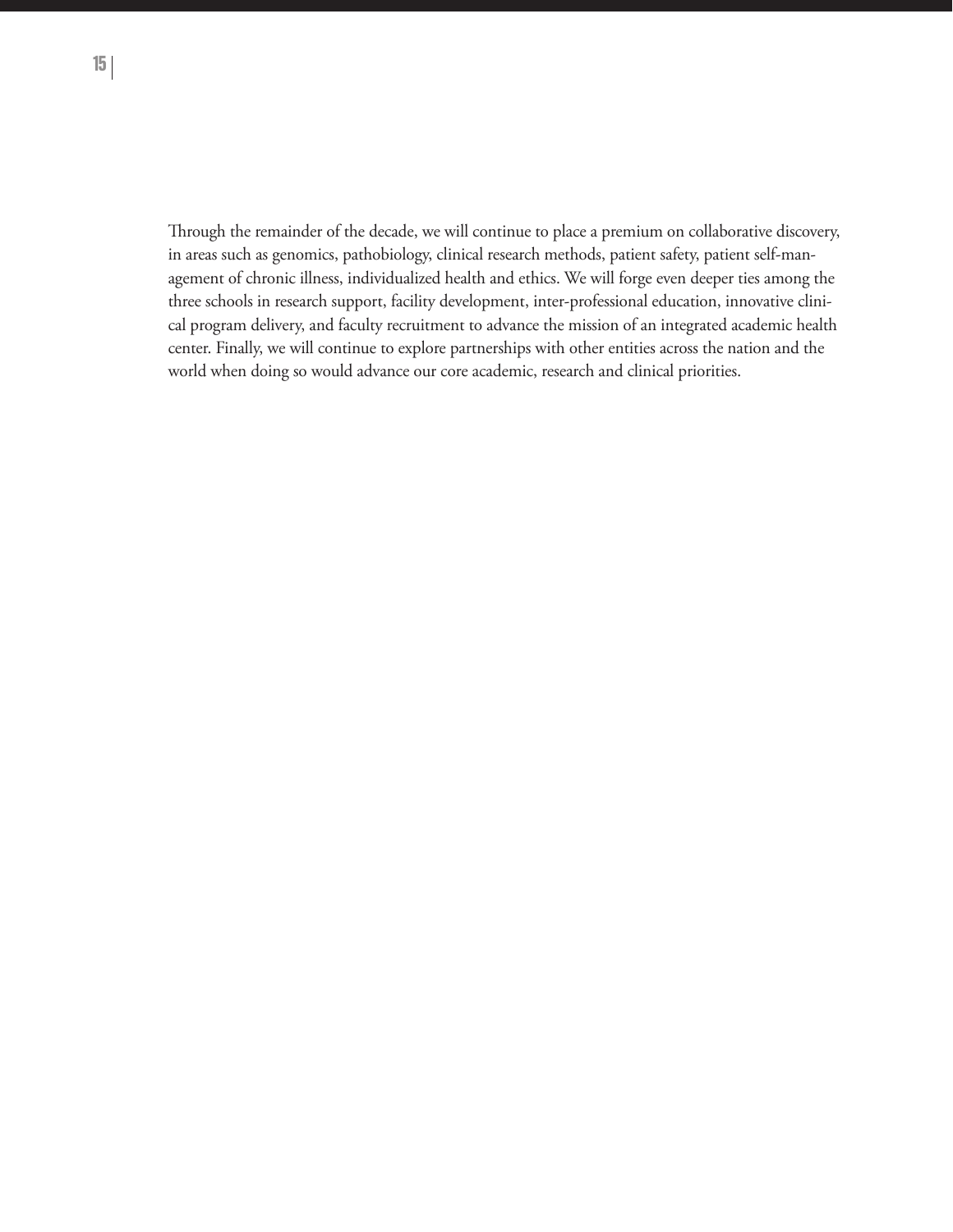# Individual Excellence

- Build Johns Hopkins' undergraduate experience so it stands among the top ten in the nation. 4.
- Build on our legacy as America's first research university by ensuring that at least two-thirds of our Ph.D. programs stand among the top twenty in their fields. 5.
- Attract the very best faculty and staff in the world through a welcoming and inclusive environment that values performance and celebrates professional achievement. 6.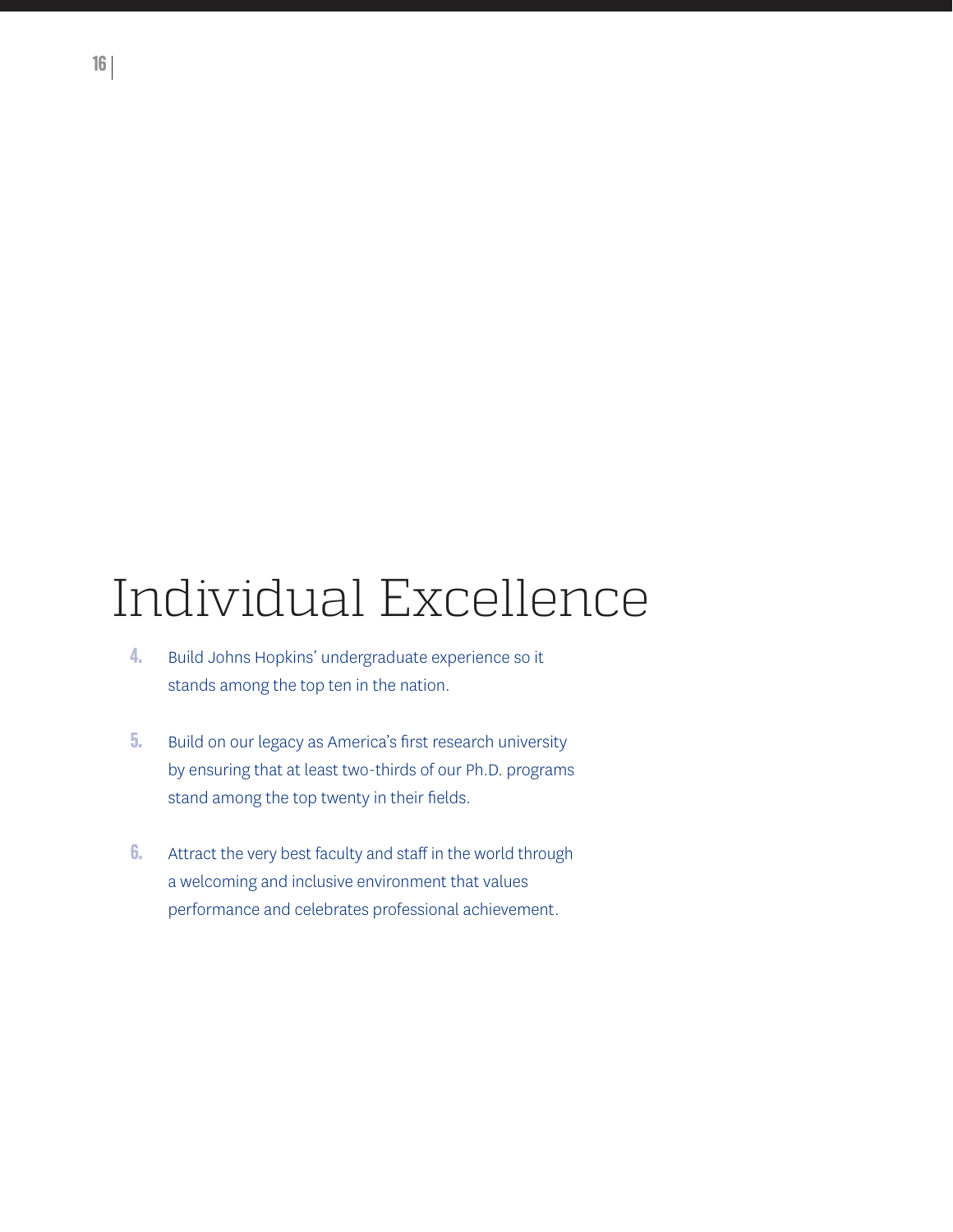### Build Johns Hopkins' undergraduate experience so it stands among the top ten in the nation.

From our university's founding, President Daniel Coit Gilman regarded undergraduate education as crucial to Johns Hopkins. He declared, "A university cannot thrive unless it is based upon a good collegiate system," and he built an undergraduate program to reflect that belief. Today, it is hard to imagine a great university without a strong undergraduate program. Known for their independent spirit and enterprising intellect, our students use their time at Johns Hopkins not only to learn but to challenge, to experiment, and to push past boundaries in a range of fields and endeavors. They renew the traditions of the university and carry the ideas of the university into the world. A strong undergraduate program casts a broad halo over our entire university.

Over the last decade, the university made great strides in strengthening the undergraduate experience. Our students have benefited from investments in undergraduate research and strengthened student services and support, the rising quality and diversity of our undergraduate classes, the creation of new undergraduate majors and expanded opportunities for local and international internships, and the increased availability of financial aid (including the bold and innovative Baltimore Scholars Program). These enhancements have been accompanied by transformational investments in the campus environment, student spaces (Charles Commons, Brody Learning Commons, the Undergraduate Teaching Labs), and academic buildings (Gilman, Hodson, Hackerman, and Malone Halls).

And yet, we can do far more to cultivate and support our next generation of scholars. Our students' independence is a virtue to be nurtured, and we must continue to enrich and expand student opportunities for entrepreneurial exploration. At the same time, we must help to create bridges for our students beyond their own ideas, so they have a chance to be full participants in a thriving intellectual community, one that will foster connections among thes roving independent minds.

Our students use their time at Johns Hopkins not only to learn but to challenge, to experiment, to push past boundaries in a range of fields and endeavors.

We will start by drawing to our university the most talented and original students from a diversity of backgrounds, who will bring different perspectives and experiences inside and outside the classroom. At the core of this aspiration must be continued strengthening of our financial aid program, so that our university's undergraduate admissions will be made on a need-blind basis. Over the last three years, and

fueled by the endorsement of the university's trustees, we have taken important steps towards realization of this goal: Our net cost of attendance for Homewood undergraduate students who have received financial aid has decreased by 12 percent. However, there is still a marked gap in financial aid between Johns Hopkins and our peer institutions that we must redress.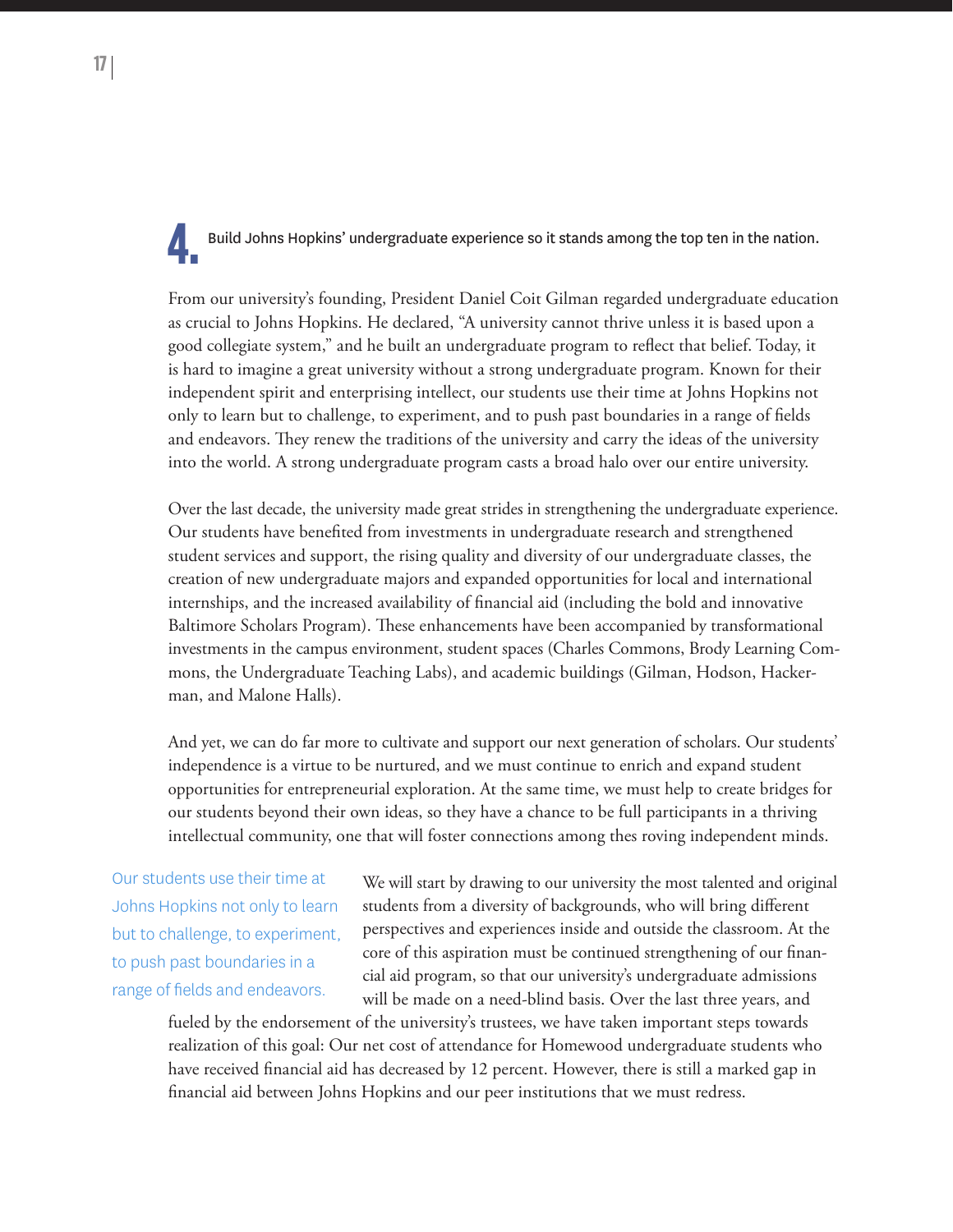Once we have recruited the strongest possible class irrespective of financial means, we will build the strongest possible connections between our students and our faculty and staff in order to provide a peerless educational experience. We will strengthen our academic advising to create a supportive environment for academic success. We will foster more programs and provide additional incentives for innovation in teaching and the adoption of evidence-based teaching strategies, improve the execution of our gateway science courses, and harness technology to transform the classroom experience. And we will fortify existing connections, and build new connections, among our undergraduates and our graduate and professional schools in education, research and service.

Next, we will create welcoming and inspiring spaces for students to meet, collaborate and socialize that are uniquely their own and connected to the larger community, including social spaces to foster student interaction, outdoor spaces that encourage engagement with the natural beauty of our historic campus, and multi-purpose event space for a range of activities and programming. We will provide resources and support for our diverse array of student organizations and athletic programs. And we will forge ever more enduring connections to our alumni, from whom our university derives so much strength, building bridges between our current and former students for mentoring, internships and other opportunities.

Finally, our students are expecting an undergraduate experience that does not end at our campus borders, and so we will strengthen connections between our students and the communities outside of campus. We will continue to enhance the number and range of innovative fellowships, community-based learning courses, and civic engagement and service opportunities in Baltimore and around the world. And we will invest in the development of vibrant communities and gathering places in the areas surrounding our undergraduate campuses, with particular attention to the continued revitalization of Charles Village.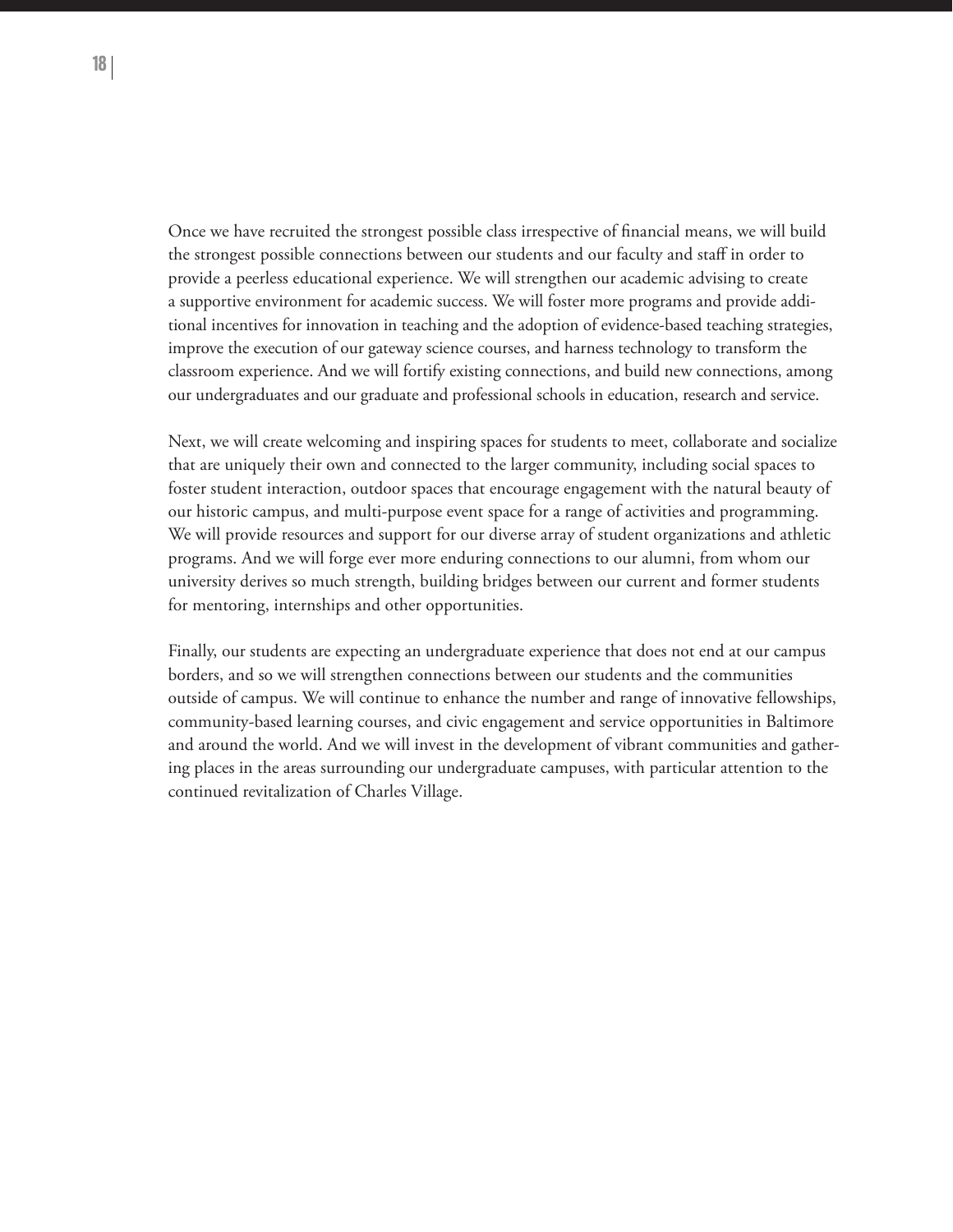### 5. Build on our legacy as America's first research university by ensuring that at least two-thirds of our Ph.D. programs stand among the top twenty in their fields.

Johns Hopkins was founded on the belief that America needed and deserved an institution devoted to promoting and advancing graduate education for our nation's most talented young scholars. Reimagining the European university on American soil, Johns Hopkins became the model upon which all other American research universities were built. Graduate education has been at the core of the university's mission to ignite discovery through the intersection of transformative research and teaching. Time and again, our graduate students have worked at the frontiers of scholarship, forging new inquiries and discoveries, serving as bridges across teams of faculty in different schools, and driving the quest for knowledge into uncharted terrain. Doctoral education is a defining feature of our legacy and, as such, must command the attention of our schools and our entire community.

Outside bodies have attempted comparisons and rankings of graduate programs in recent years. The methodologies behind these reports are far from perfect, and it will be vital that we develop and hone our own measures for assessment and comparison of these programs in the coming years, ones that are aligned with the priorities of our institution and our own vision of excellence. Even so, the external metrics point to real challenges facing our doctoral programs. These challenges – none of which is unique to our university – are manifest in a number of areas: from stipend competitiveness and graduate scholarships to the time-to-degree completion; from high attrition rates to ensuring the appropriate fit between the doctoral students we prepare and the academic, industrial and non-profit sectors in which they may seek employment; from the impact of new technologies on pedagogy to concerns of diversity; and the need to balance the depth and integrity of the disciplines with the interdisciplinary collaboration required to address the next generation of urgent social and scientific questions.

Over the last several years, we have taken critical steps to reshape the landscape of our doctoral programs. We established a university-wide Doctor of Philosophy Board as an advocate for and monitor of the university's Ph.D. programs. We increased the level of graduate stipends at the Krieger School of Arts and Sciences, where the disadvantage relative to our peers was the greatest. We convened leading experts for a symposium on the future of Ph.D. education, published a statement of rights and responsibilities for Ph.D. students and, most recently, launched an innovation fund to seed bold projects that will help to address the challenges identified above. Building on all of these developments, we will chart a strategy that not only aspires to best practices, but defines those practices. This commanding task will be led by the Doctor of Philosophy Board in close collaboration with deans, departmental chairs and directors and faculty thought-leaders. With the quality of the graduate experience as our polestar, we will confront forthrightly the imperative for focused, courageous and innovative reforms that will allow us to reclaim our birthright as the wellspring for modern graduate education.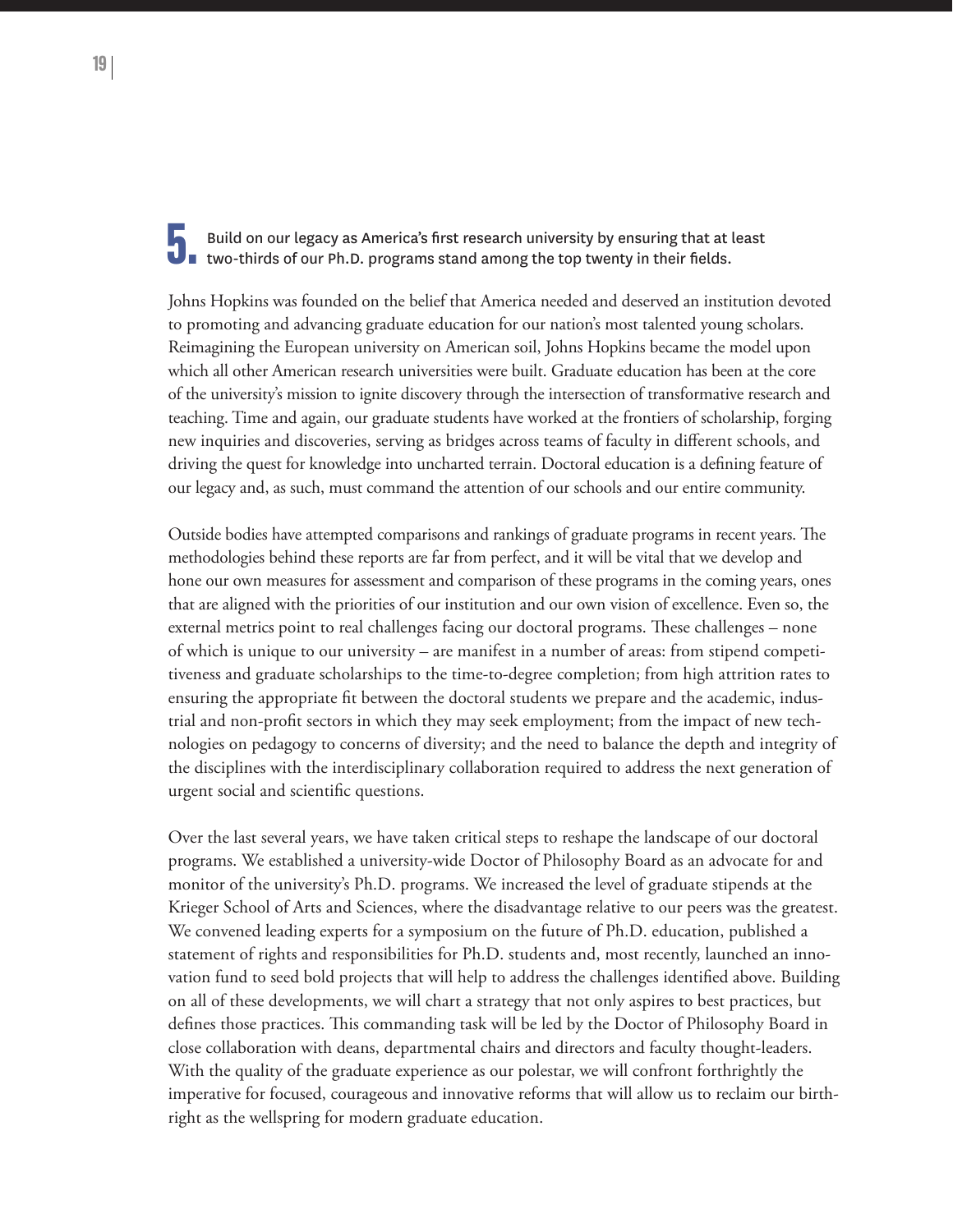### Attract the very best faculty and staff in the world through a welcoming and inclusive<br>
In environment that values performance and celebrates professional achievement.

The university's faculty and staff are the bedrock of our institution. They ground our research, teaching and service, and our tradition of excellence would not be possible without them. We must ensure that through our practices, programs and ethos we are able to recruit faculty and staff who honor the standards of our best. And we must ensure that once here, they are able to flourish: that we give them the support and opportunities for advancement such that they do not merely want to start their careers at Hopkins, but finish them here. More than any other factor, our ability to attract, invest in, and retain our faculty and staff will determine the future of the university for decades to come.

Over the next ten years, retirements and philanthropy will allow us to recruit a generation of new faculty who will define our university for decades to come. Through the *Rising to the Challenge* campaign, we will undertake an unprecedented mission to invest in these men and women: Our goal is to nearly double the number of endowed chairs at the university over the course of the campaign. Once here, we must continue to take steps to support our faculty throughout their time at Johns Hopkins, early in their careers through mentorship and transparency of process, and later through recognition of their accomplishments. While we often ask a great deal of our faculty, they thrive and excel in an intellectual environment that is without peer, a place suffused with bold innovation and a warm generous and collegial spirit that we must nurture and protect in order to continue to attract the best and brightest minds to our community.

We must also be deliberate in our efforts to attract, develop, and retain a talented and diverse workforce of engaged employees. Our objective is to cultivate a working environment with a culture of intellectual curiosity, innovation and teamwork, a place where everyone can develop professionally and make a difference. To achieve those ends, we will provide our employees those services and support necessary to ensure that a Hopkins position is conducive in every respect to growth and performance at the highest levels. As one example, we will continue to offer a structured professional development process where employees can receive constructive feedback, are recognized for their contributions, and are coached in areas of concern. This development process will be complemented with rigorous training programs that help our employees develop the skills they need to respond to feedback they receive and advance their careers.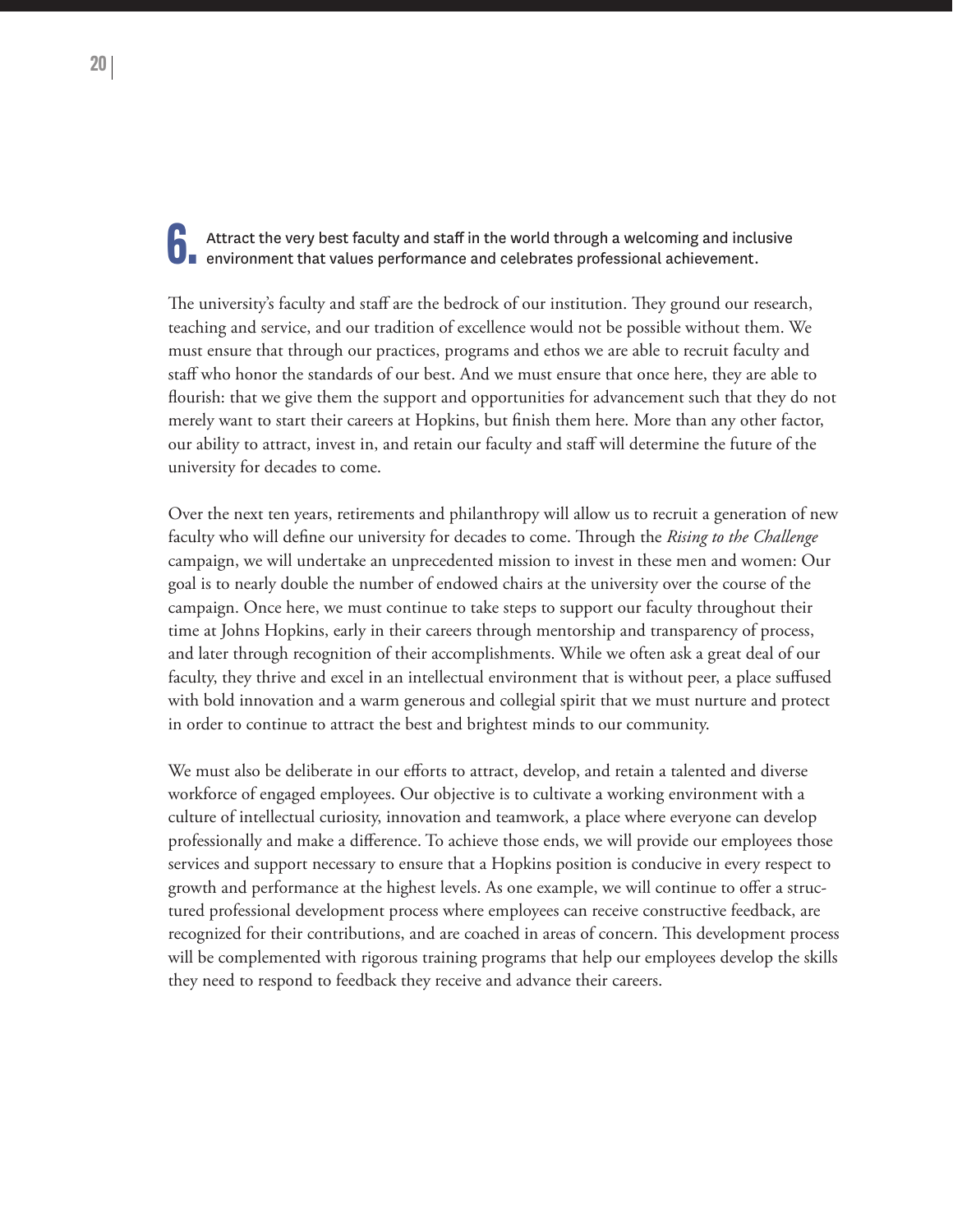Finally, we affirm our uncompromising commitment to the values of diversity, respect and work-life balance, each of which is indispensable to the achievement of excellence on the part of our faculty and staff. Johns Hopkins is dedicated to guaranteeing equal opportunity for every person in our community, and the recruitment and retention of women and underrepresented minorities, including into positions of leadership. Our ongoing work in this area includes the Mosaic Initiative, our economic inclusion initiative, and our diversity innovation grants. We will create a welcome, inclusive, respectful environment that inspires our faculty and staff to achieve their personal best. And, we will continue to provide a range of programs and services that reflect the importance of achieving a healthy mix between work, personal and academic pursuits, including steps to increase the availability of high quality child care options. Each of these values is a pillar of a successful university, making it possible for all of us to perform and contribute at the level of excellence that is the hallmark of Johns Hopkins.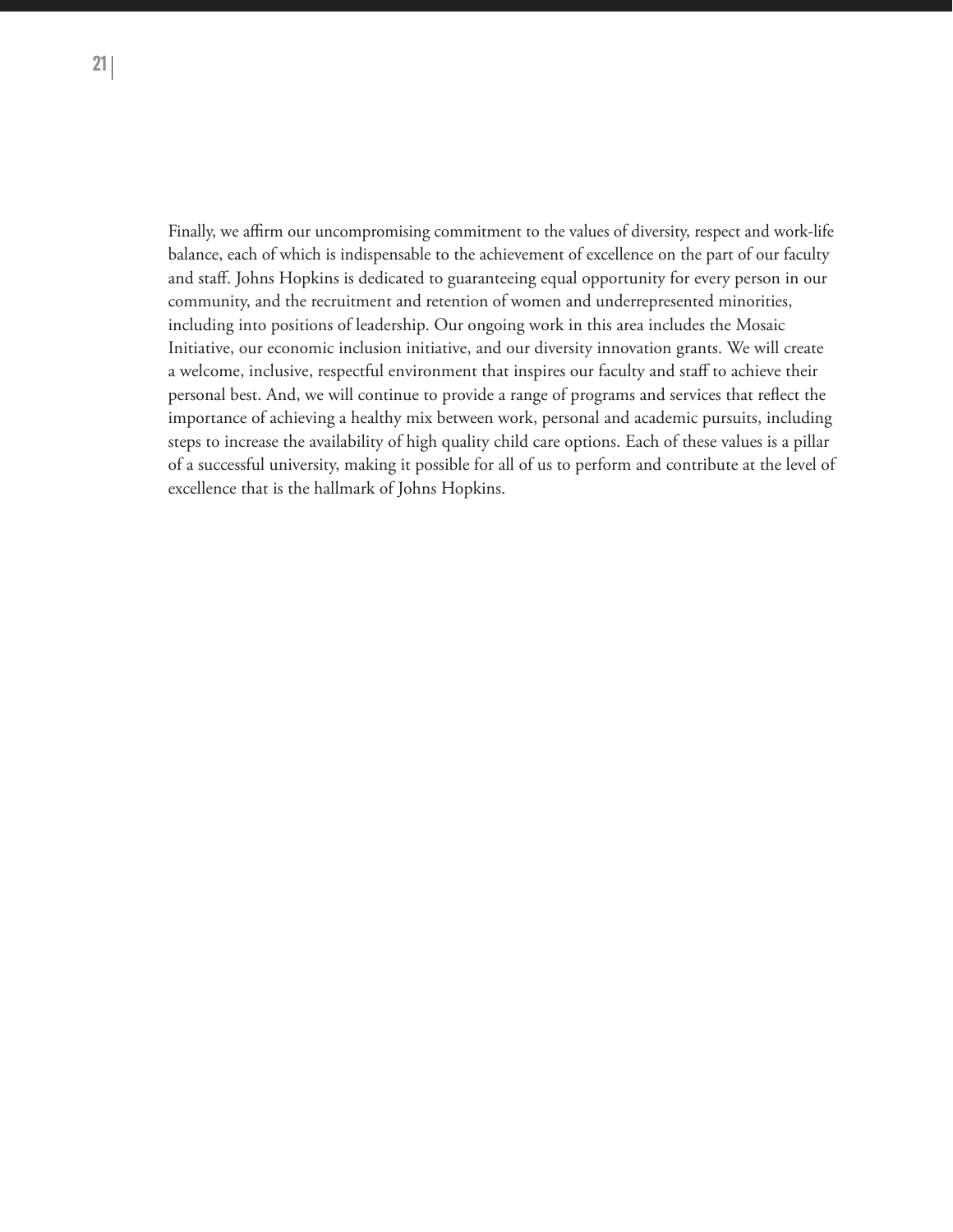# Commitment To Our Communities

Enhance and enrich our ties to Baltimore, the nation and the world, so that Johns Hopkins becomes the exemplar of a globally engaged, urban university. 7.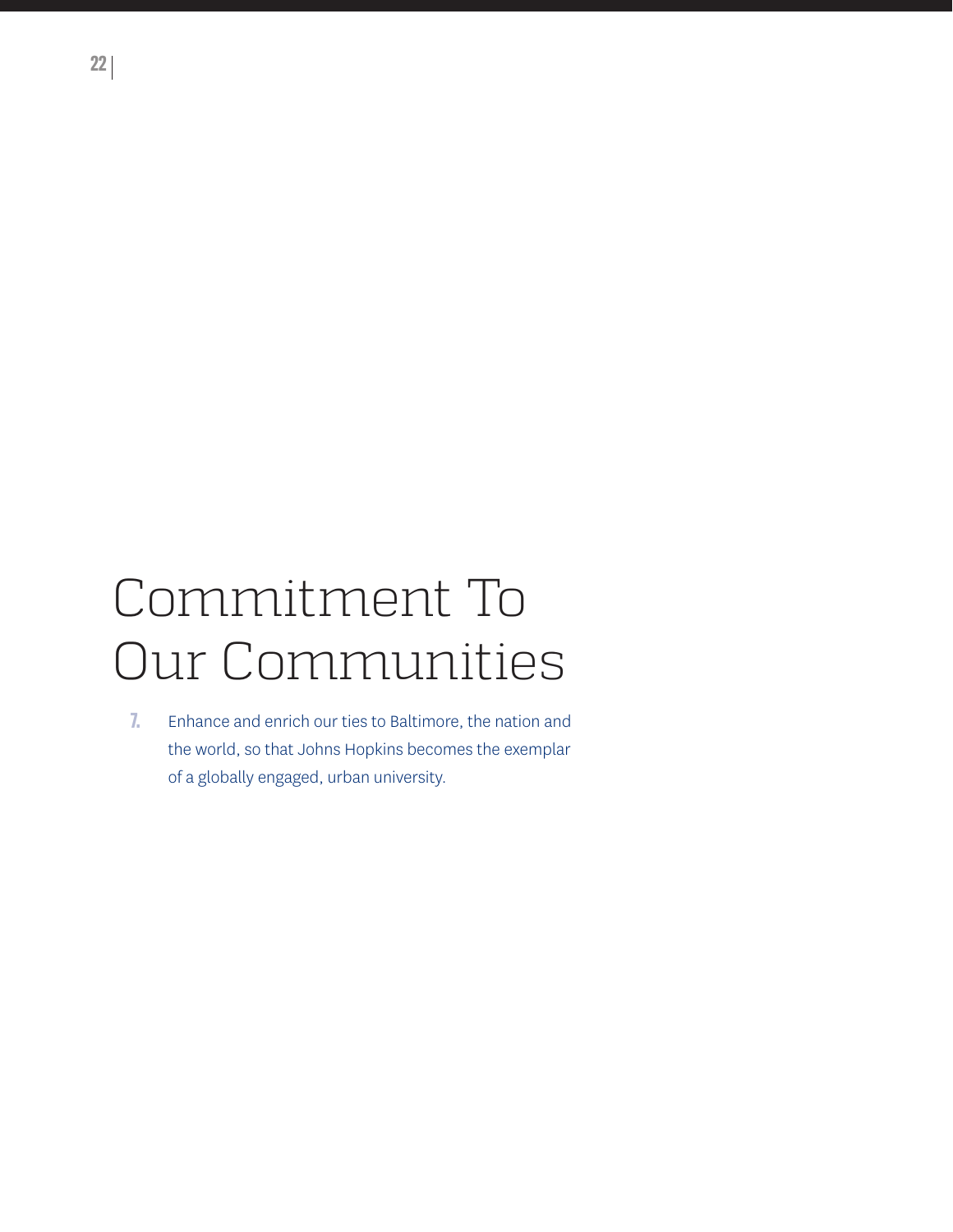Enhance and enrich our ties to Baltimore, the nation and the world, so that Johns Hopkins **D** becomes the exemplar of a globally engaged, urban university.

Johns Hopkins is nested in local, national and international communities. As Baltimore's largest anchor institution, firmly rooted in the history and development of the city, we feel the constant pull of urban issues. The reach of our university also extends well beyond Baltimore to the nation and the world, through our partnerships, our projects and our campuses. Our work in these areas will strengthen both our communities and our university: Our ideas, passion and resources can contribute so much to the communities of which we are part. At the same time, our relationships with community partners provide a richer educational experience for our students, strengthen scholarship and research across our university, and advance the founding mission of our university to provide an education for scholars who will advance the societies where they dwell.

As an institution that is not only in, but truly of this city, our success remains inseparable from that of Baltimore. Our connections to the lives of local residents only continues to grow, whether through the groundbreaking work of the School of Education in designing and opening Elmer

Our ideas, our energies, our passion and optimism can contribute so much to the communities of which we are part. We must continue to galvanize our intellectual and moral strengths for the betterment of our communities, and the betterment of ourselves.

A. Henderson: A Johns Hopkins Partnership School, the first new public school in East Baltimore in 25 years; our investments through East Baltimore Development Incorporated and the Homewood Community Partners Initiative; our students' extensive volunteer projects and summer internships; our full-tuition Johns Hopkins scholarships to the graduates of Baltimore public high schools; our initiative to leverage our investments in hiring, construction and purchasing to promote the growth of local businesses; or our divisions' commitments

in areas as diverse as public health, medicine, wealth creation and the arts. We are also, more than ever, connected to the nation, shaping the national conversation on far-ranging issues of policy in areas as diverse as international affairs, gun violence, and health care policy; strengthening our nation's security through science and technology partnerships; and providing care and services to patients across the country.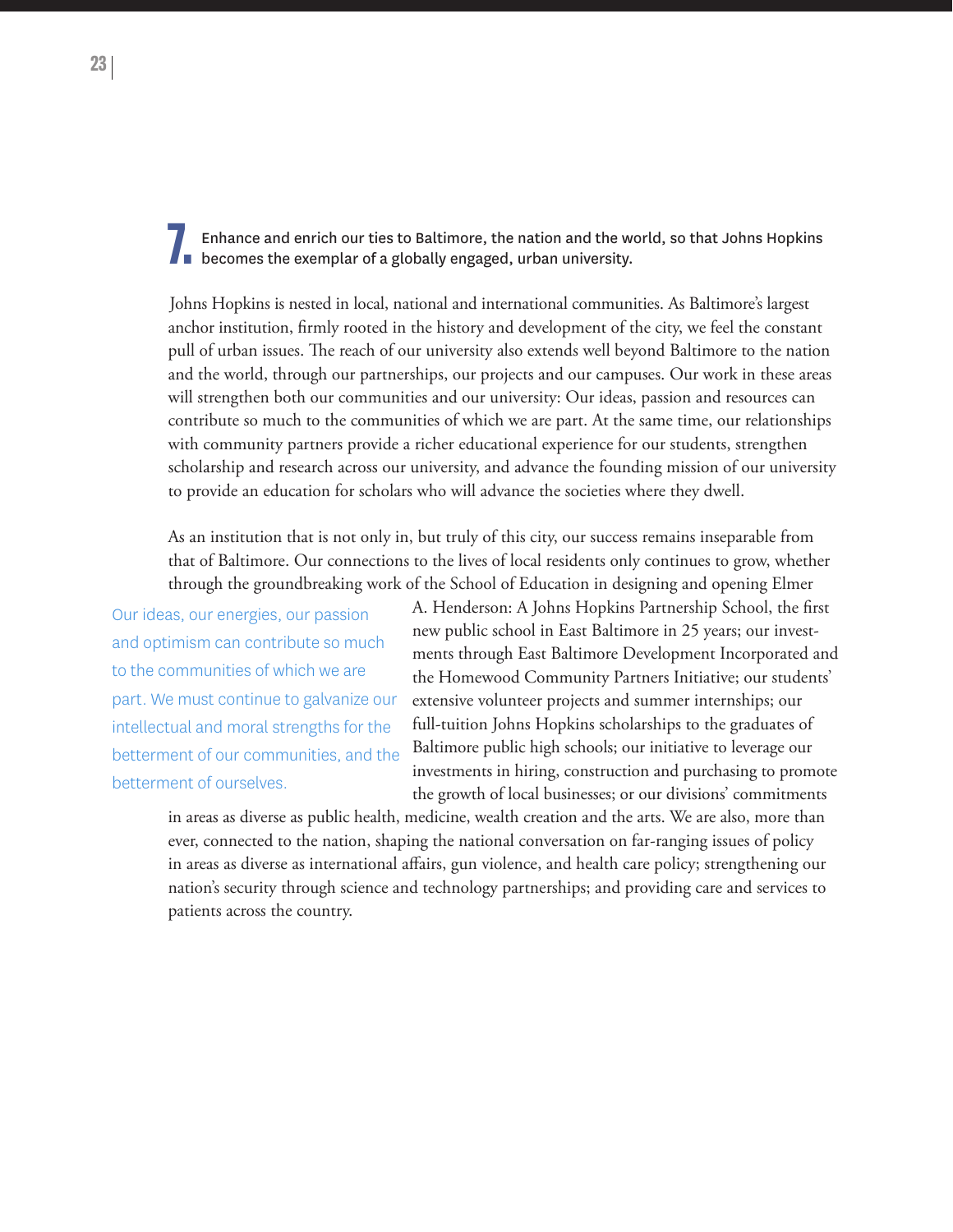Finally, Hopkins is among the most international of universities, with an unparalleled network of research and service projects throughout the world. Our work touches every corner of the globe, ranging from our HIV research in Zambia, to our MBA students partnering with local companies in India, Peru and Rwanda, to our geological research in Antarctica, to our trailblazing campuses in China and Italy, to the Center for Talented Youth's presence in countries such as Ireland, Thailand and Egypt, to the Peabody Institute's musical partnership with Singapore's Yong Siew Toh Conservatory. We are home to a school of public health with a unmatched presence in the developing world, an elite school of international studies whose graduates work in approximately 140 countries, and a non-profit health organization that puts evidence-based health innovations into every day practice for the world's most vulnerable populations across the globe. All said, we operate programs and projects in more than 130 countries, with over \$230 million a year in foreign expenditures around the globe, more than any other private college or university in the nation.

As we continue to expand our work in the communities around us, we will hold ourselves to certain bedrock principles. First, we will conduct our work in a manner that is mission-driven, grounded in scholarship, research and service, and pursued with robust faculty and student involvement. This includes drawing on our research footprint to place students in internships, fellowships and educational opportunities, and working with our network of alumni to develop new partnerships for our university around the world. Second, we will commit to ensuring that we develop sustainable and meaningful partnerships, ones that include our community allies in the design and operation of the projects. Third, we will reaffirm and renew our mandate to spread knowledge to the world. Our inaugural president Daniel Coit Gilman described it as "one of the noblest duties of a university to advance knowledge, and to diffuse it not merely among those who can attend the daily lectures—but far and wide." One of our missions in the coming years will be to harness technology to expand our reach, open our classrooms and our journals, distribute our wisdom and teaching, farther and wider than Gilman could ever have imagined in his time.

The goal, simply put, is to make Hopkins more engaged than ever in the city, nation and world around us. We must galvanize our intellectual and moral strengths the betterment of our communities, and for the betterment of ourselves.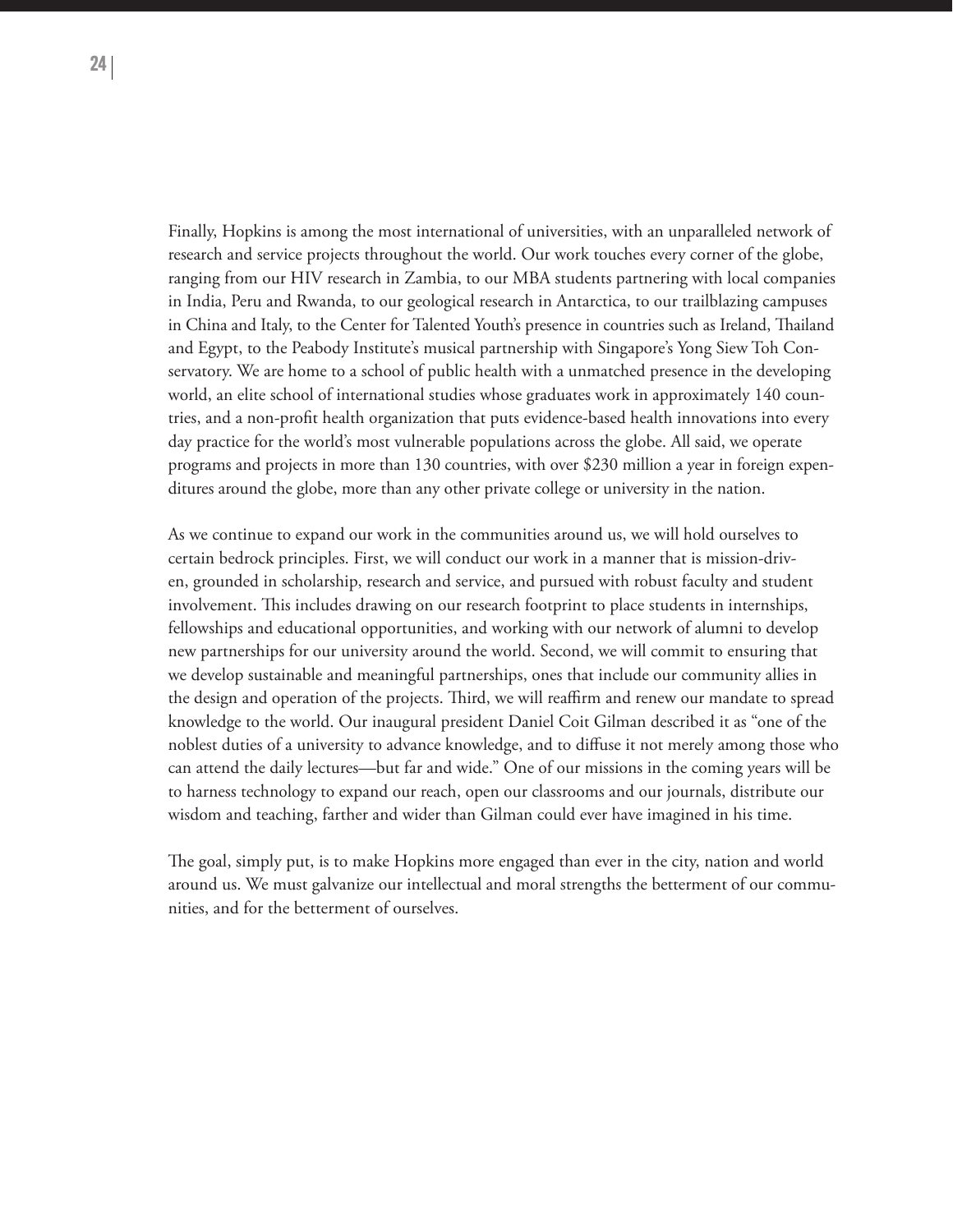# Institution Building

- Strengthen the institutional, budgetary, technological and policy frameworks necessary to set priorities, allocate resources, and realize the highest standards of academic excellence. 8.
- Reinforce our position as the leading university recipient of competitively funded federal research support, while increasing the amount of annual research investment from other sources with appropriate cost recovery. 9.
- Develop the resource base necessary to support investments in key academic priorities. 10.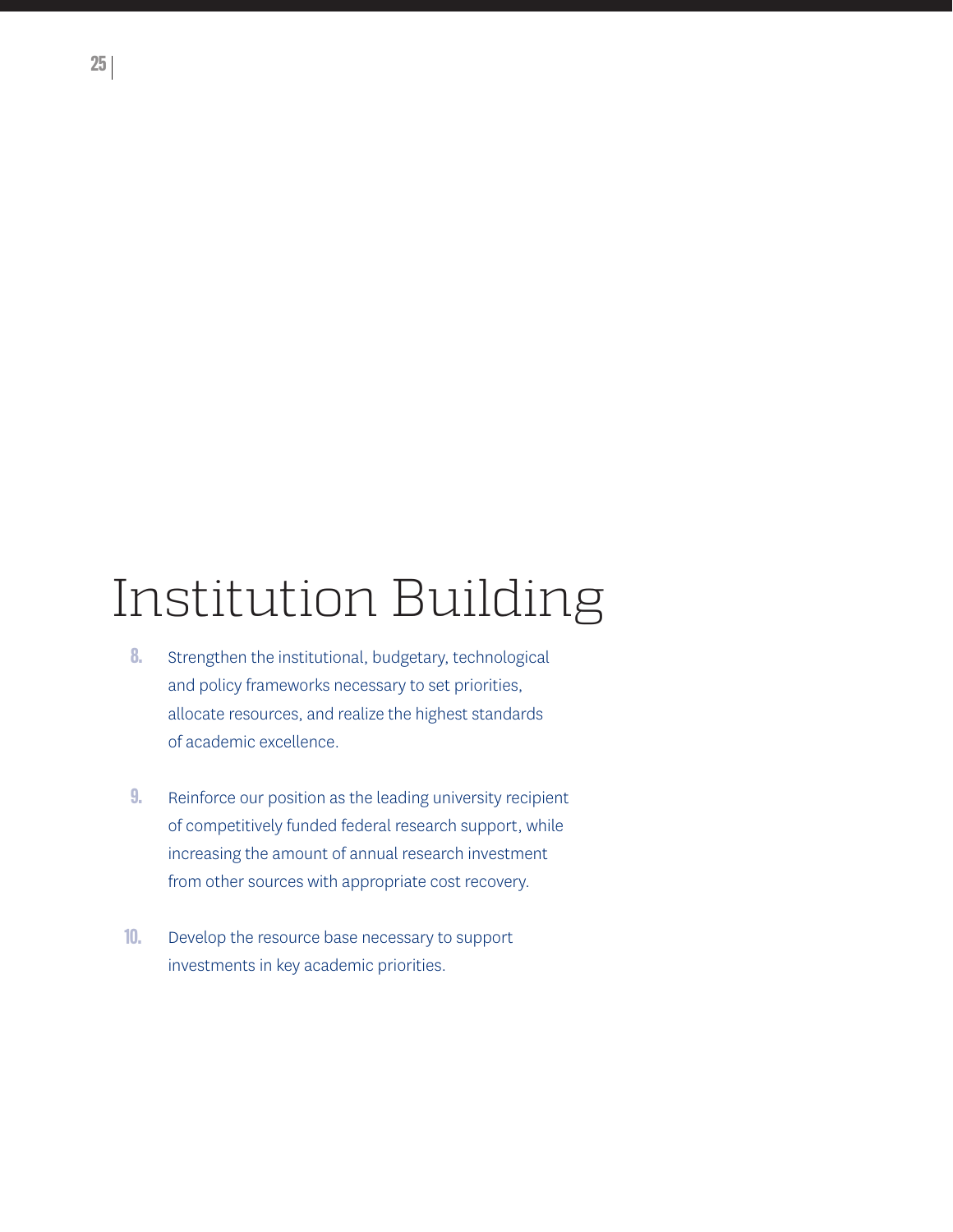### **OF** Strengthen the institutional, budgetary, technological and policy frameworks necessary to set priorities, allocate resources, and realize the highest standards of academic excellence.

As an elite research university, we are pioneers in rigorous, empirically-based analysis. We must be prepared to turn that same searching eye on ourselves. As stewards of the university's resources, we must ensure that we have the structures and processes in place to make considered decisions about its future, informed by healthy expectations, strategic planning, rigorous data and expert analysis. To meet the challenges before us and strengthen our position as one of the world's premier academic institutions, we must adhere to best practices, prioritize self-evaluation and informed decision-making, and constantly safeguard our commitments to innovation and excellence.

The university has taken a number of steps toward this goal in recent years. For instance, we have begun external reviews of our schools and programs and launched a program of external departmental reviews. And following a period of comprehensive study, the Board of Trustees also recently adopted several far-reaching and bold changes in its structure and governance in order to enhance accountability, improve its performance, and better position itself to respond to the evolving challenges facing the university. One of the reforms reduced the maximum size of the Board of Trustees from 65 to 35 members; another instituted term limits for the Board members.

A priority for the university and its schools and divisions in the coming years will be to create and enhance processes and mechanisms that will allow us to make informed and considered judgments about our future in uncertain times. This means, first and foremost, putting into place the capacity for data generation, aggregation and analysis that will allow us to understand our strengths and limitations and make sound strategic decisions about the future. This capacity will need to include the development of internal measures and evidence-based assessments of our education, research and service activities. In light of looming funding pressures and restraints on capital, the university is also developing an integrated decision-making process for how best to deploy its scarce capital resources across divisions in support of its core academic mission.

Next, we will place a premium on open and participatory frameworks for decision-making, looking to draw broadly where possible on the perspectives and expertise of the university community. Finally, we will make certain that our decision-making and allocation of resouces is aligned with the values and commitments at the heart of our university. For instance, we will continue to make the investments needed to ensure that the digital delivery of educational content is a core competency of the university that will advance our academic mission. As another example, we will ensure that we are acting as responsible stewards of our natural resources, and incorporate principles of sustainability in planning and programs across the university in areas such as energy, building design, food choice and resource conservation.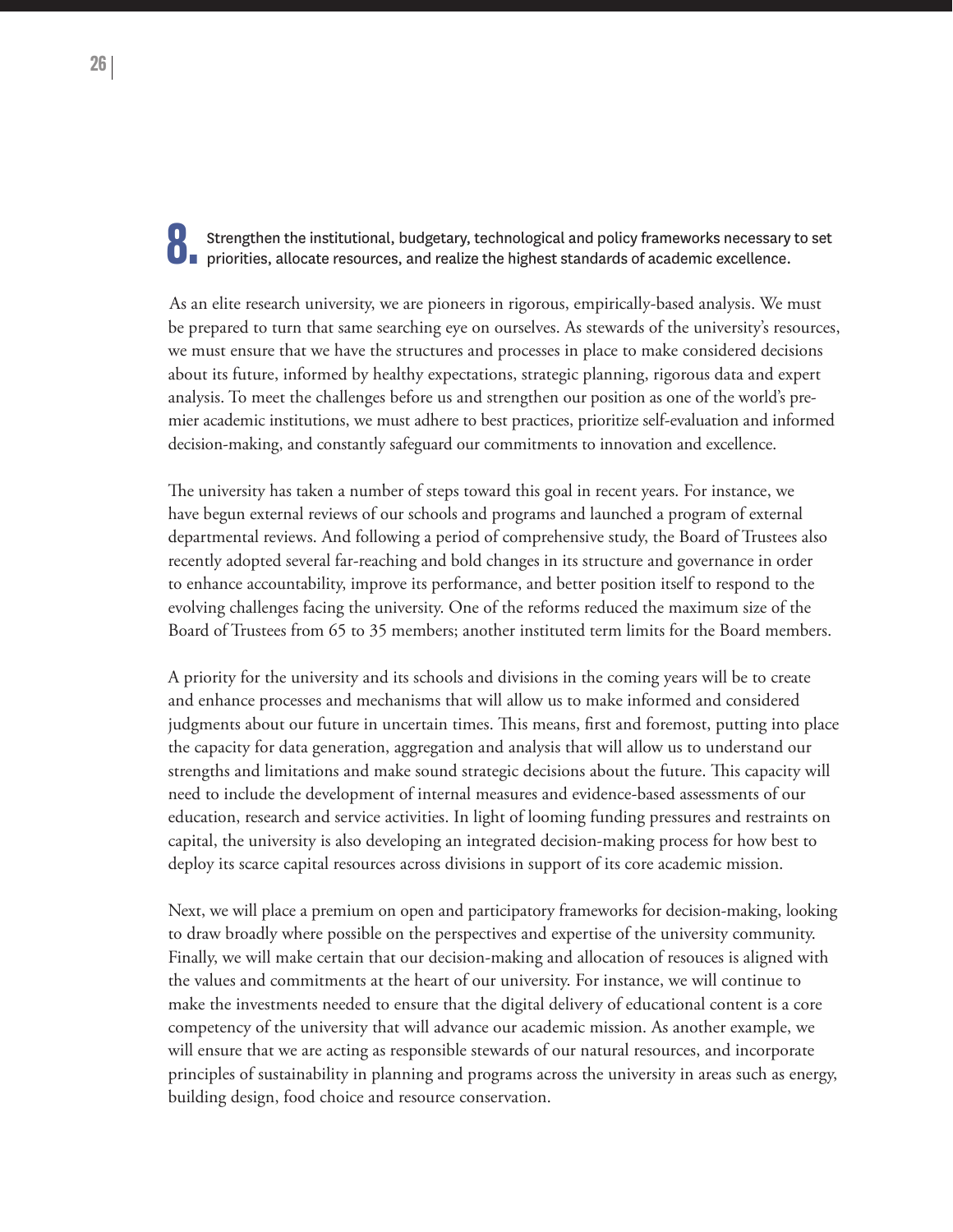### Reinforce our position as the leading university recipient of competitively funded federal<br>research support, while increasing the amount of annual research investment from other sources with appropriate cost recovery.

Federal funding fuels our institution. It drives our research enterprise, is a magnet for graduate and post-doctoral students, supports investments in scientific infrastructure, and spurs extraordinary discovery in areas as far-ranging as the origin and fundamental laws of the universe, the workings of the brain, the design of stealth aircraft, how genes fail in cancer, and how vaccines control infection outbreaks. Johns Hopkins has ranked first in the nation in the merit-driven competition for federal research dollars for 31 years. In fiscal year 2012, we earned \$2.6 billion in research and contracts funded primarily by the National Institutes of Health, the Department of Defense, the National Aeronautics and Space Administration, and the National Science Foundation. All said, more than half of our total revenue is derived from federal research funding sources.

However, we are operating in a time of considerable uncertainty. Over the past decade, there has been a steady decrease in federal investment in research as measured in real dollars. Our reliance on federal funding leaves us highly vulnerable to likely further reductions in federal support for research and development. Accordingly, we will need to develop forward looking strategies that will preserve and enhance our competitiveness for federal funding streams. The Best Environment for Research and Scholarship project is an integrated cross-university initiative that seeks to lessen the administrative burden on researchers, make it easier for Johns Hopkins faculty to carry out research activities, and generate more support for this important work. We will also create innovate cross-disciplinary initiatives to compete more successfully for these scarce research dollars. One example is the Military and Veterans Health Institute, a cross-university initiative to integrate science, engineering and clinical care to improve health and wellness for our military service members, veterans and their families in partnership with the Department of Defense and the Department of Veterans Affairs.

Even so, we cannot stop there. In the coming years, we will need to pursue all potential funding opportunities for our research, and strengthen our voice in conveying to funders the academic world's critical contributions to solving the world's most pressing problems. This will includes integrated efforts across the university to attract non-federal resources for research support, including through innovative research-based collaborations with foundations, corporations, technology accelerators and venture funds. Our network of alumni will provide an indispensable reservoir of wisdom and guidance as we seek to forge these new partnerships and relationships. We will continue to strengthen the capacity of the university to harness the potential of our intellectual property, including through licensing, commercialization and technology development. These initiatives are vital to the mission of the university: They will bring the benefits of our discoveries to the world, while allowing us to re-invest the resulting resources into core academic priorities and the groundbreaking research of tomorrow.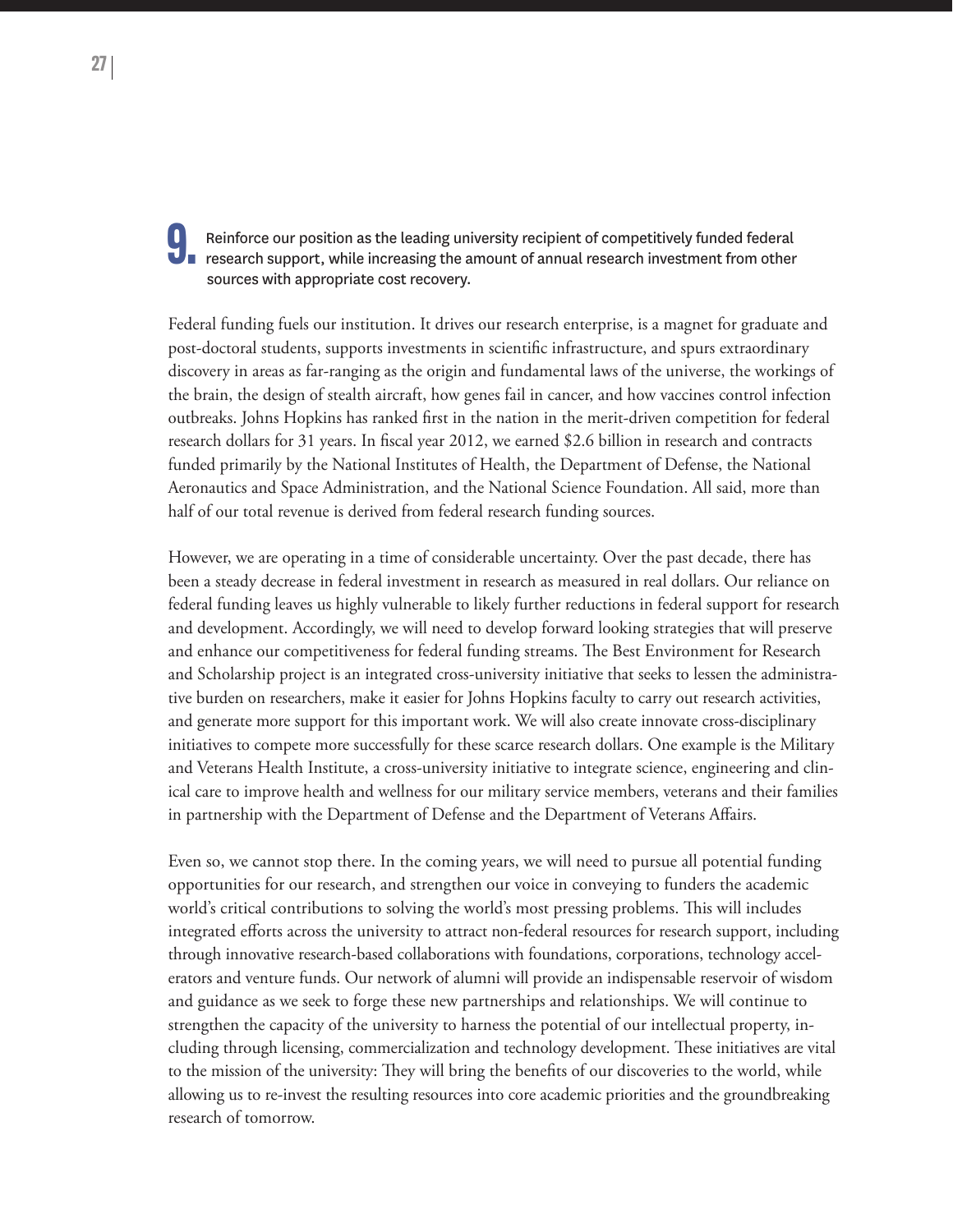## Develop the resource base necessary to support investments in key academic priorities.

Since the merchant Johns Hopkins' original investment in our university, we have been the recipients of dazzling and deeply moving acts of philanthropy. These donations have launched life-saving innovations, catalyzed fundamental discoveries and touched the lives of countless students. Nonetheless, in key respects, Johns Hopkins faces serious resource challenges. Relative to its peers, Johns Hopkins has smaller pools of funding available at the central or divisional level with which to make strategic investments in the longer-term development of its core missions of education, research and professional practice. Our endowment is just over \$2.5 billion, less than one-tenth that of Harvard University, and the numbers are even more arresting when considered on a per-student basis. Neither our tightly restricted government funding nor our tuition income bears the full weight of our operating costs. Our current structure is a fragile foundation on which to stand an elite university.

At the same time, our costs are only continuing to increase in every component of our university. We feel the pinch as we increase our student services, augment safety measures around campus, contribute to community initiatives or bolster our student aid. The costs of attracting and retaining our world-class faculty and staff continue to increase as well. Adding to this challenge, we expect pressures on resources to escalate in the years ahead as the federal government tackles its own financial constraints, as clinical reimbursements encounter downward pressure, and as tuition remains constrained by affordability concerns.

In this difficult funding environment, we must recalibrate our approach to the financial framework of our university, coupling new lines of revenue with targeted initiatives for cost control. We will explore new sources of income, including online education, technology development and

global teaching and research partnerships. We will remain focused on philanthropy, strengthening relationships with existing donors and creating new partnerships in order to continue to fund cutting

We must recalibrate our approach to the financial framework of our university, coupling new lines of revenue with targeted initiatives for cost control.

edge innovation and institutional priorities. *Rising to the Challenge*, the comprehensive campaign launched this year, reflects a singular opportunity to build our endowment and align investments with key strategic and academic priorities.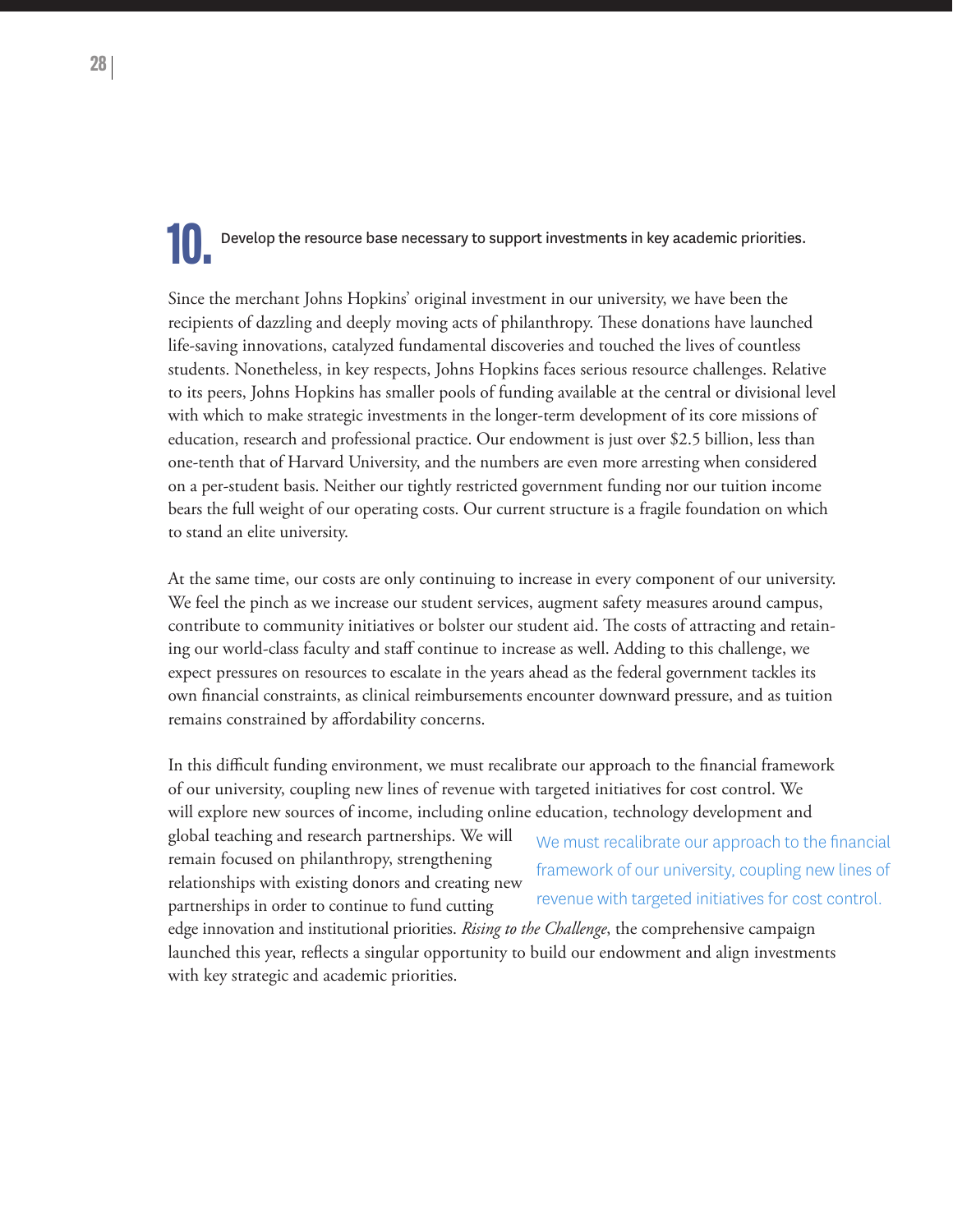Finally, every part of the university will need to do more with existing resources and consider how to reprogramfunds for the highest priority needs. We must fortify ourselves to make tough choices when necessary. In one recent example involving administrative costs, we made a decision to take \$5 million in savings from our university administrative budget and invest it in financial aid, to provide a new annual funding stream for this important priority and create a matching program for endowment fundraising. The university's relatively thin annual operating surplus places a premium on careful cash management to protect our liquidity and weather sudden downturns in funding. These sorts of strategic decisions will be essential if we hope to provide a firmer financial foundation while still maintaining our culture of excellence in the years ahead.